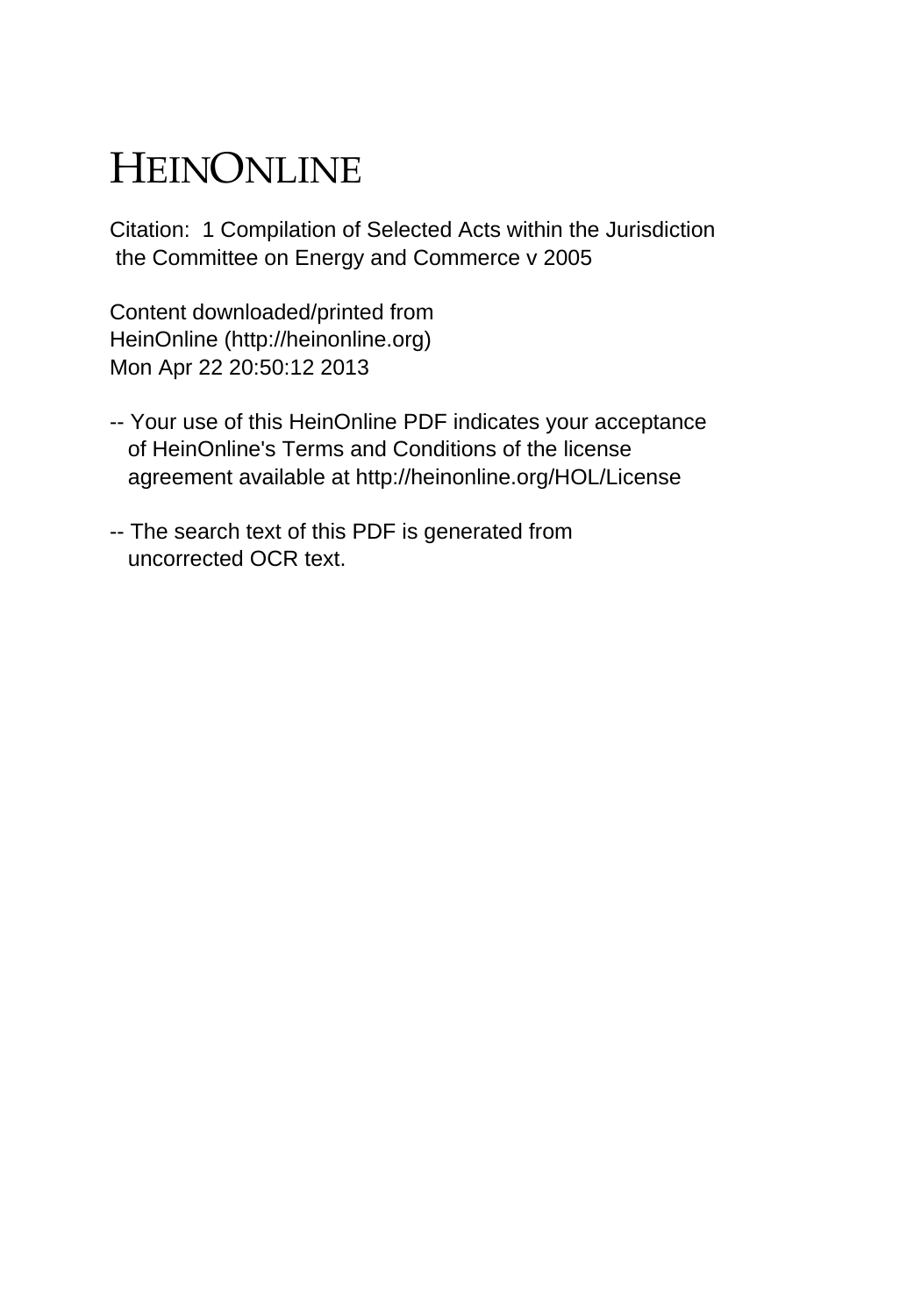## **Table of Contents**

## **COMMUNICATIONS ACT OF 1934**

### **Title I-General Provisions**

| Sec. |                                                                | Page |  |
|------|----------------------------------------------------------------|------|--|
|      | Purposes of Act; Creation of Federal Communications Commission |      |  |
|      |                                                                |      |  |
|      | )efinitions                                                    |      |  |
| 4    |                                                                |      |  |
| 5    | Organization and Functioning of the Commission                 |      |  |
| 6    |                                                                | 20   |  |
|      |                                                                |      |  |
| 8    |                                                                |      |  |
| 9    |                                                                | 29   |  |
| 10   | Competition in Provision of Telecommunications Service         | 33   |  |
| 11   | Regulatory Reform                                              |      |  |
|      |                                                                |      |  |

#### **Title II-Common Carriers**

#### *Part I. Common Carrier Regulation*

| 201                                       |                                                                     | 35 |  |
|-------------------------------------------|---------------------------------------------------------------------|----|--|
| 202                                       |                                                                     | 35 |  |
| 203                                       |                                                                     | 36 |  |
| $\frac{204}{205}$                         | Hearing as to Lawfulness of New Charges; Suspension                 | 37 |  |
|                                           | Commission Authorized To Prescribe Just and Reasonable Charges      | 38 |  |
| 206                                       |                                                                     | 38 |  |
| 207                                       |                                                                     | 39 |  |
| 208                                       |                                                                     | 39 |  |
| 209                                       |                                                                     | 39 |  |
| 210                                       |                                                                     | 40 |  |
| 211                                       |                                                                     | 40 |  |
|                                           | Interlocking Directorates-Officials Dealing in Securities           | 40 |  |
| $\begin{array}{c} 212 \\ 213 \end{array}$ |                                                                     | 40 |  |
| $\begin{array}{c} 214 \\ 215 \end{array}$ |                                                                     | 42 |  |
|                                           | Transactions Relating to Services, Equipment, and So Forth          | 45 |  |
| 216                                       |                                                                     | 46 |  |
| 217                                       | Liability of Carrier for Acts and Omissions of Agents               | 46 |  |
| 218                                       |                                                                     | 46 |  |
| 219                                       |                                                                     | 47 |  |
| 220                                       | Accounts, Records, and Memoranda; Depreciation Charges              | 48 |  |
| 221                                       | Special Provisions Relating to Telephone Companies                  | 50 |  |
| 222                                       |                                                                     | 50 |  |
| 223                                       | Obscene or Harassing Telephone Calls in the District of Columbia or |    |  |
|                                           |                                                                     | 53 |  |
| 224                                       |                                                                     | 58 |  |
| 225                                       | Telecommunications Services for Hearing-Impaired and Speech-        |    |  |
|                                           |                                                                     | 60 |  |
| 226                                       |                                                                     | 63 |  |
| 227                                       |                                                                     | 69 |  |
| 228                                       | Regulation of Carrier Offering of Pay-Per-Call Services             | 79 |  |
| 229                                       | Communications Assistance for Law Enforcement Act Compliance        | 86 |  |
| 230                                       | Protection for Private Blocking and Screening of Offensive Material | 87 |  |
| 231                                       | Restriction of Access by Minors to Materials Commercially Distrib-  |    |  |
|                                           | uted by Means of World Wide Web That Are Harmful to Minors          | 89 |  |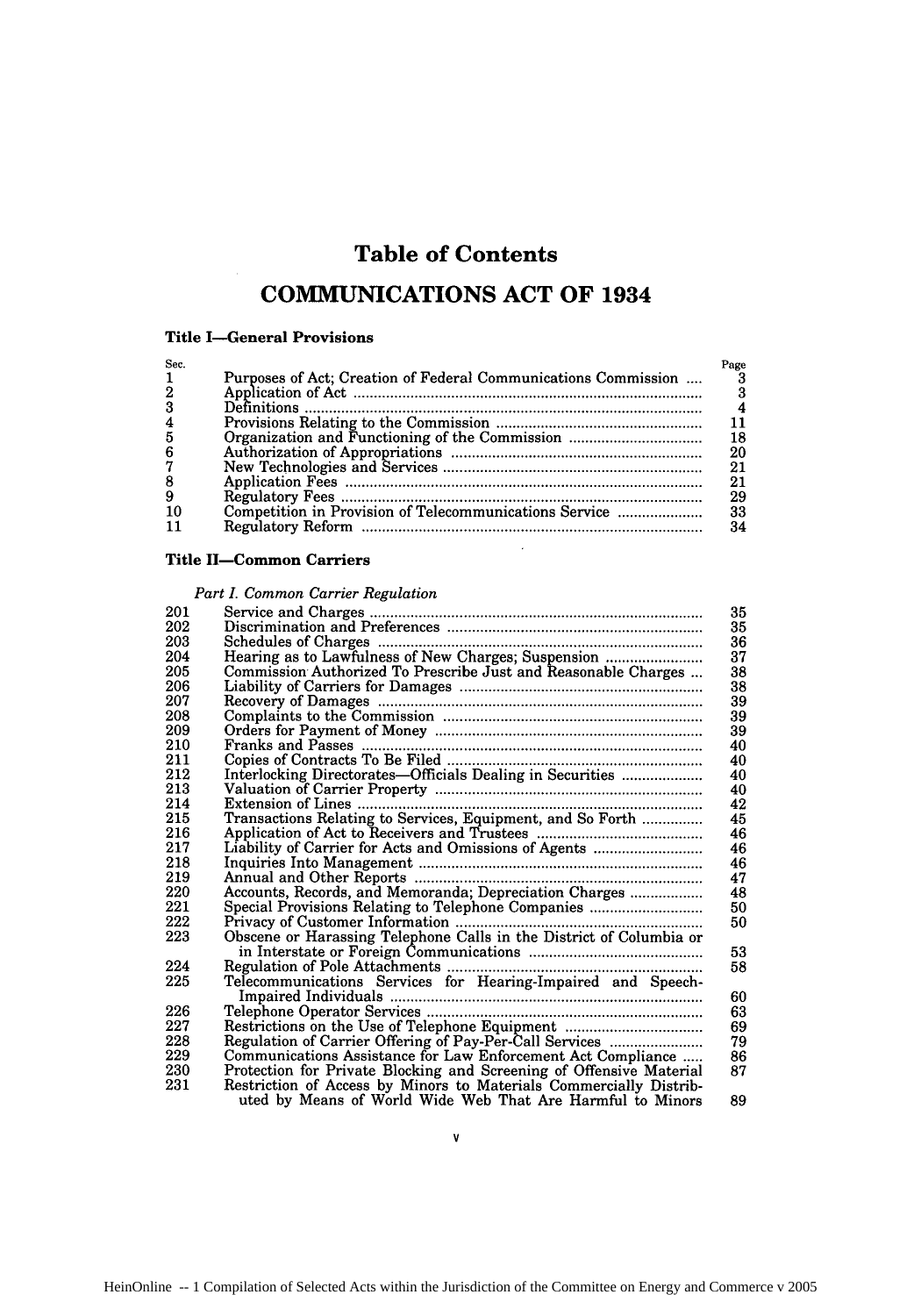| Sec. |                                                                     | Page |
|------|---------------------------------------------------------------------|------|
|      | Part II. Development of Competitive Markets                         |      |
| 251  |                                                                     | 94   |
| 252  | Procedures for Negotiation, Arbitration, and Approval of Agreements | 99   |
| 253  |                                                                     | 103  |
| 254  |                                                                     | 104  |
| 255  |                                                                     | 119  |
| 256  |                                                                     | 119  |
| 257  |                                                                     | 120  |
| 258  |                                                                     | 121  |
| 259  |                                                                     | 121  |
| 260  |                                                                     | 122  |
| 261  |                                                                     | 123  |
|      |                                                                     |      |

#### *Part III. Special Provisions Concerning Bell Operating Companies*

| 271 |       |
|-----|-------|
| 272 | 130   |
| 273 | - 132 |
| 274 | - 138 |
| 275 | 143   |
| 276 | 144   |

#### **Title III-Special Provisions Relating to Radio**

#### *Part I. General Provisions*

| 301 | License for Radio Communication or Transmission of Energy                     | 146         |
|-----|-------------------------------------------------------------------------------|-------------|
| 302 |                                                                               | 146         |
| 303 |                                                                               | 148         |
| 304 |                                                                               | 152         |
| 305 |                                                                               | 153         |
| 306 |                                                                               | 153         |
| 307 |                                                                               | 153         |
| 308 | Applications for Licenses; Conditions in License for Foreign<br>Communication | 155         |
| 309 | Action upon Applications; Form of and Conditions Attached to<br>Licenses<br>  | 156         |
| 310 |                                                                               | 174         |
| 311 | Special Requirements with Respect to Certain Applications in the              | 175         |
| 312 |                                                                               | 176         |
| 313 | Application of Antitrust Laws; Refusal of Licenses and Permits in             | 178         |
| 314 |                                                                               | 178         |
| 315 |                                                                               | 179         |
| 316 | Modification by Commission of Construction Permits or Licenses                | 182         |
| 317 | Announcement with Respect to Certain Matter Broadcast                         | 182         |
| 318 |                                                                               | 183         |
| 319 |                                                                               | 183         |
| 320 | Designation of Stations Liable to Interfere with Distress Signals             | 184         |
| 321 |                                                                               | 184         |
| 322 |                                                                               | 185         |
| 323 | Interference between Government and Commercial Stations                       | 185         |
| 324 |                                                                               | 185         |
| 325 | False Distress Signals; Rebroadcasting; Studios of Foreign Stations           | 185         |
| 326 |                                                                               | 193         |
| 327 | Use of Naval Stations for Commercial Messages                                 | 193         |
| 329 | Administration of Radio Laws in Territories and Possessions                   | 193         |
| 330 | Prohibition against Shipment of Certain Television Receivers                  | 194         |
| 331 | Very High Frequency Stations and AM Radio Stations                            | 195         |
| 332 |                                                                               | $\cdot$ 196 |
| 333 |                                                                               | 202         |
| 334 | Limitation on Revision of Equal Employment Opportunity                        |             |
|     |                                                                               | 202         |

 $\cdot$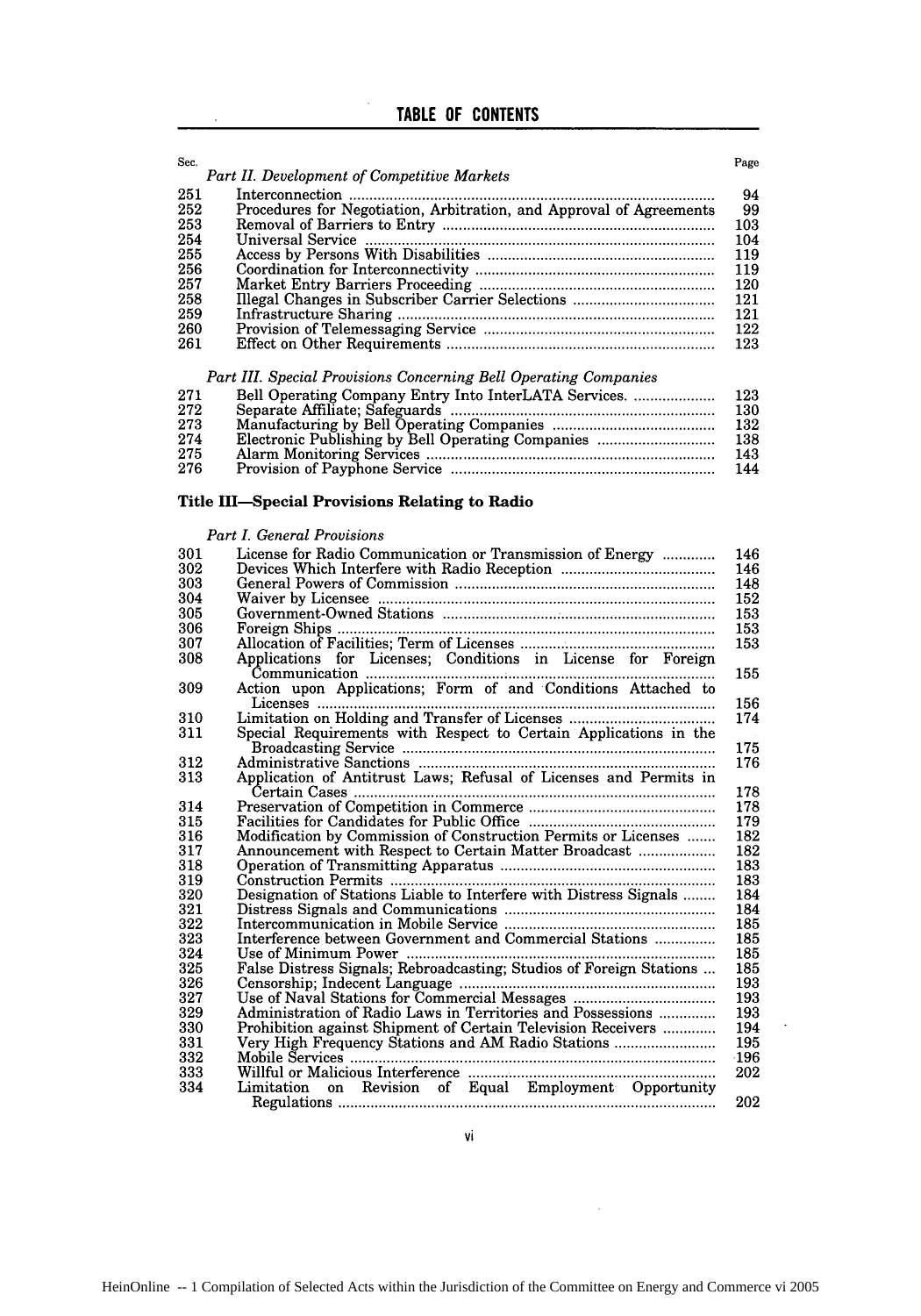**TABLE OF CONTENTS**

| Sec. |                                                                              | Page |
|------|------------------------------------------------------------------------------|------|
| 335  |                                                                              | 203  |
| 336  |                                                                              | 204  |
| 337  | Allocation and Assignment of New Public Safety Services Licenses             |      |
|      |                                                                              | 213  |
| 338  | Carriage of Local Television Signals by Satellite Carriers                   | 215  |
| 339  | Carriage of Distant Television Stations by Satellite Carriers                | 223  |
| 340  | Significantly Viewed Signals Permitted to be Carried                         | 235  |
| 341  |                                                                              | 240  |
|      |                                                                              |      |
|      | Part II. Radio Equipment and Radio Operators on Board Ship                   |      |
| 351  |                                                                              | 241  |
| 352  |                                                                              | 241  |
| 353  | Radio Officers, Watches, Auto Alarm-Radiotelegraph Equipped                  |      |
|      |                                                                              | 243  |
| 354  | Operators, Watches-Radiotelephone Equipped Ships                             | 243  |
| 355  | Technical Requirements-Radiotelegraph Equipped Ships                         | 243  |
| 356  | Technical Requirements—Radiotelephone Equipped Ships                         | 245  |
| 357  |                                                                              | 245  |
| 358  |                                                                              | 245  |
| 359  |                                                                              |      |
| 360  |                                                                              |      |
| 361  |                                                                              |      |
| 362  |                                                                              |      |
| 363  |                                                                              |      |
| 364  |                                                                              |      |
| 365  |                                                                              | 248  |
|      |                                                                              |      |
|      | Part III. Radio Installations on Vessels Carrying Passengers for Hire        |      |
|      |                                                                              |      |
| 381  | Vessels Transporting More Than Six Passengers for Hire Required              |      |
|      |                                                                              | 249  |
| 382  | Vessels Excepted From Radiotelephone Requirement                             | 249  |
| 383  |                                                                              | 249  |
| 384  | Authority of Commission; Operations, Installations, and Additional           |      |
|      |                                                                              | 249  |
| 385  |                                                                              | 250  |
| 386  |                                                                              | 250  |
|      |                                                                              |      |
|      | Part IV. Assistance for Public Telecommunications Facilities: Tele-          |      |
|      | communications Demonstrations; Corporation for Public Broadcasting           |      |
|      |                                                                              |      |
|      | <b>SUBPART</b><br>A-ASSISTANCE<br>FOR<br>PUBLIC<br><b>TELECOMMUNICATIONS</b> |      |
|      | FACILITIES                                                                   |      |
| 390  |                                                                              |      |
| 391  |                                                                              | 250  |
| 392  |                                                                              | 250  |
|      |                                                                              | 251  |
| 393  | Criteria for Approval and Expenditures by Secretary of Commerce              | 253  |
| 393A |                                                                              | 253  |
|      |                                                                              |      |
|      | SUBPART B-NATIONAL ENDOWMENT FOR CHILDREN'S EDUCATIONAL                      |      |
|      | Television                                                                   |      |
| 394  |                                                                              | 253  |
|      |                                                                              |      |
|      | SUBPART C-TELECOMMUNICATIONS DEMONSTRATIONS                                  |      |
|      |                                                                              |      |
| 395  |                                                                              | 256  |
|      |                                                                              |      |
|      | SUBPART D-CORPORATION FOR PUBLIC BROADCASTING                                |      |
| 396  |                                                                              | 257  |
|      | (a) Declaration of Policy                                                    |      |
|      | (b) Corporation established                                                  |      |
|      | (c) Board of Directors                                                       |      |
|      | (d) Election of Chairman and Vice Chairman; Compensation                     |      |

 $\ddot{\phantom{a}}$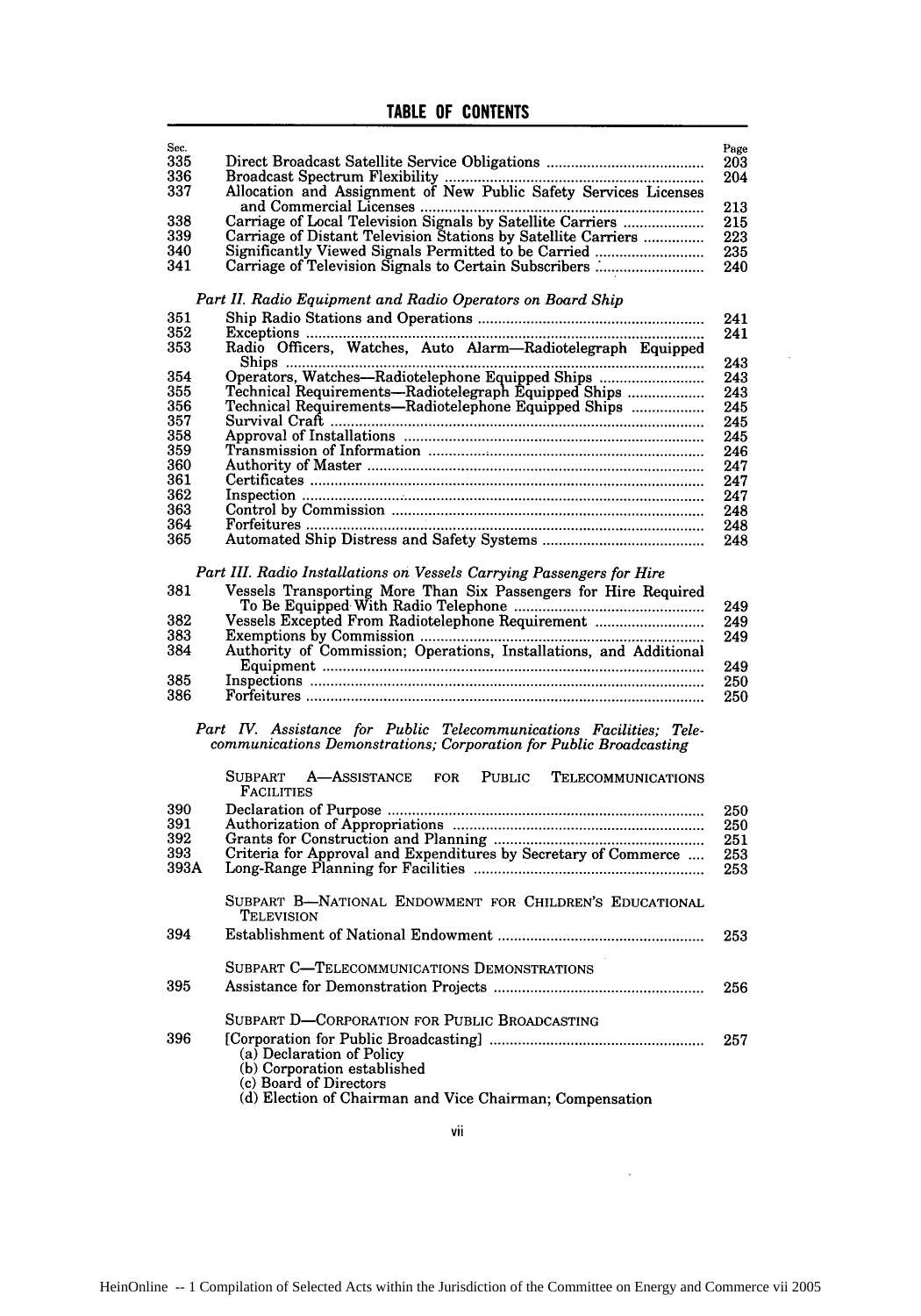Sec. Page

| (e) Officers and Employees                               |  |
|----------------------------------------------------------|--|
| (f) Nonprofit and Nonpolitical Nature of the Corporation |  |
| (g) Purposes and Activities of Corporation               |  |

- 
- (h) Interconnection Service
- 
- 
- (i) Report to Congress **(j)** Right to Repeal, Alter, or Amend (k) Financing; Open Meetings and Financial Records (1) Records and Audit
- 

SUBPART E-GENERAL

| 397  |                                                                 |       |
|------|-----------------------------------------------------------------|-------|
| 398  | Federal Interference or Control Prohibited; Equal Employment    |       |
|      |                                                                 |       |
| 399  |                                                                 |       |
| 399A |                                                                 |       |
| 399B | Offering of Certain Services, Facilities, or Products by Public |       |
|      |                                                                 | - 279 |
|      |                                                                 |       |

 $\sim$ 

 $\sim$  10  $\pm$ 

#### **Title TV-Procedural and Administrative Provisions**

| 401 | Jurisdiction to Enforce Act and Orders of Commission              | 279 |
|-----|-------------------------------------------------------------------|-----|
| 402 | Proceedings to Enjoin, Set Aside, Annul, or Suspend Orders of the | 280 |
| 403 |                                                                   | 282 |
| 404 |                                                                   | 282 |
| 405 |                                                                   | 282 |
| 406 |                                                                   | 283 |
| 407 | Petition for Enforcement of Order for Payment of Money            | 284 |
| 408 | Orders Not for Payment of Money—When Effective                    | 284 |
| 409 | General Provisions Relating to Proceedings-Witnesses and Deposi-  | 284 |
| 410 | Use of Joint Boards—Cooperation with State Commissions            | 286 |
| 411 |                                                                   | 287 |
| 412 | Documents Filed To Be Public Records-Use in Proceedings           | 288 |
| 413 |                                                                   | 288 |
| 414 |                                                                   | 288 |
| 415 |                                                                   | 289 |
| 416 |                                                                   | 289 |

#### **Title V-Penal Provisions; Forfeitures**

| 501 |                                                                     | 290 |
|-----|---------------------------------------------------------------------|-----|
| 502 |                                                                     | 290 |
| 503 |                                                                     | 290 |
| 504 |                                                                     | 293 |
| 505 |                                                                     | 294 |
| 506 |                                                                     | 294 |
| 507 |                                                                     | 294 |
| 508 | Prohibited Practices in Case of Contests of Intellectual Knowledge. | 295 |
| 510 |                                                                     | 296 |

#### **Title VI-Cable Communications**

 $\mathcal{L}_{\mathcal{L}}$ 

 $\ddot{\phantom{a}}$ 

|     | Part I. General Provisions                                      |      |  |
|-----|-----------------------------------------------------------------|------|--|
| 601 | Purposes                                                        | 297  |  |
| 602 | Definitions                                                     | 297  |  |
|     | Part II. Use of Cable Channels and Cable Ownership Restrictions |      |  |
| 611 | Cable Channels for Public, Educational, or Governmental Use     | 299  |  |
| 612 |                                                                 | -300 |  |
| 613 |                                                                 | 304  |  |

viii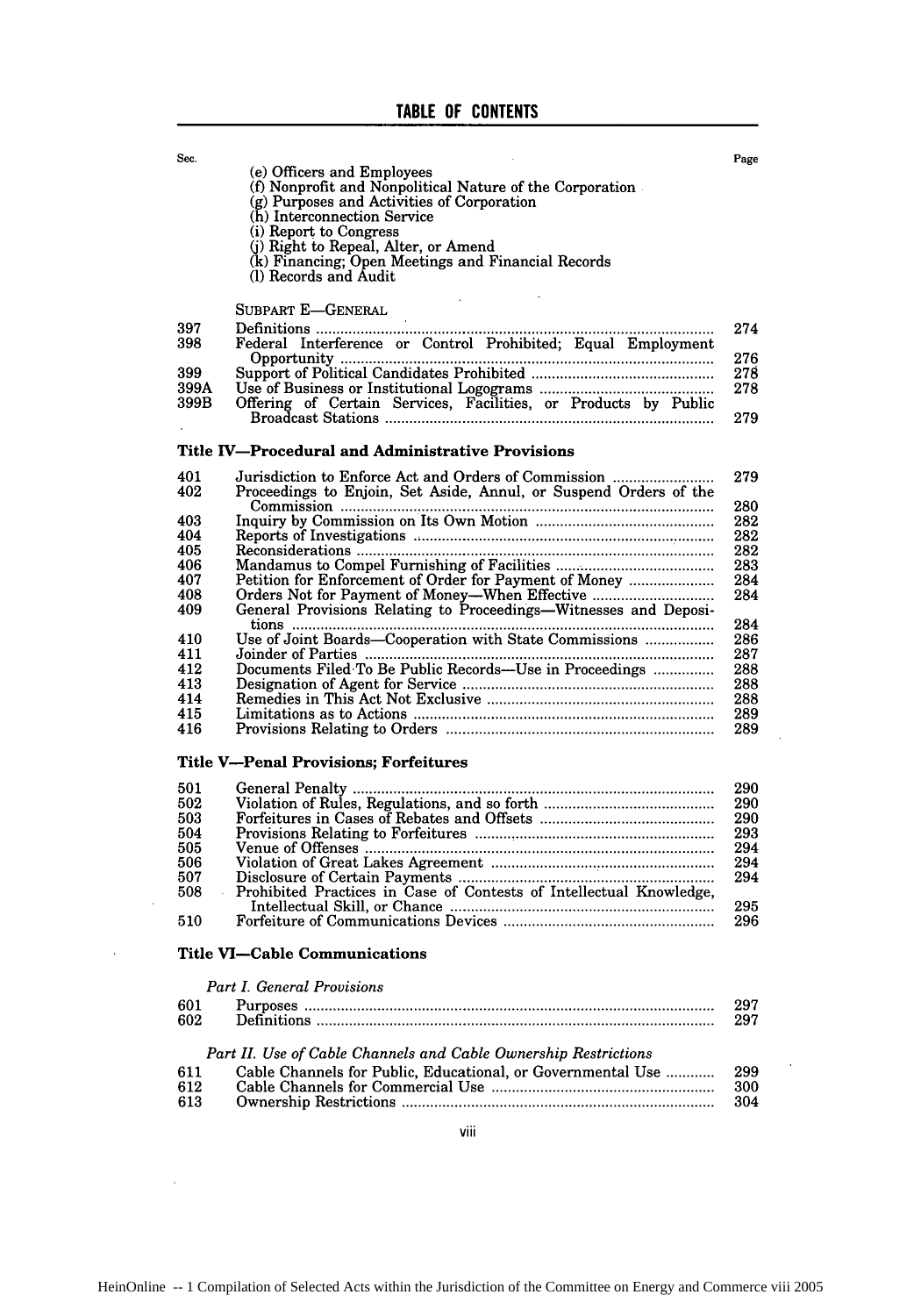| Sec. |                                                                    | Page             |  |
|------|--------------------------------------------------------------------|------------------|--|
| 614  | Carriage of Local Commercial Television Signals                    | 306              |  |
| 615  | Carriage of Noncommercial Educational Television                   | 313              |  |
| 616  |                                                                    | 317              |  |
| 617  |                                                                    | 318              |  |
|      | Part III. Franchising and Regulation                               |                  |  |
|      |                                                                    | 318              |  |
| 621  |                                                                    |                  |  |
| 622  |                                                                    | 320              |  |
| 623  |                                                                    | 322              |  |
| 624  |                                                                    | 330              |  |
| 624A |                                                                    | 332              |  |
| 625  |                                                                    | 334              |  |
| 626  |                                                                    | 336              |  |
| 627  |                                                                    | 338              |  |
| 628  | Development of Competition and Diversity in Video Programming      |                  |  |
|      |                                                                    | 338              |  |
|      |                                                                    | 342              |  |
| 629  |                                                                    |                  |  |
|      | Part IV. Miscellaneous Provisions                                  |                  |  |
| 631  |                                                                    | 343              |  |
| 632  |                                                                    | 346              |  |
| 633  |                                                                    | 346              |  |
| 634  |                                                                    | -348             |  |
|      |                                                                    |                  |  |
| 635  |                                                                    |                  |  |
| 635A |                                                                    |                  |  |
| 636  |                                                                    |                  |  |
| 637  |                                                                    | 353              |  |
| 638  |                                                                    | 353              |  |
| 639  |                                                                    | 353              |  |
| 640  | Scrambling of Cable Channels for Nonsubscribers                    | 353              |  |
| 641  | Scrambling of Sexually Explicit Adult Video Service Programming    | 353              |  |
|      |                                                                    |                  |  |
|      | Part V. Video Programming Services Provided by Telephone Companies | $\sim$ 100 $\mu$ |  |
| 651  | Regulatory Treatment of Video Programming Services                 | 354              |  |
| 652  |                                                                    | 355              |  |
| 653  |                                                                    | 357              |  |
|      |                                                                    |                  |  |
|      | <b>Title VII—Miscellaneous Provisions</b>                          |                  |  |
| 701  | Transfer to Commission of Duties, Powers, and Functions under      |                  |  |
|      |                                                                    | 360              |  |
|      |                                                                    |                  |  |
| 704  |                                                                    | 360              |  |
| 705  |                                                                    | 361              |  |
| 706  |                                                                    | 364              |  |
| 707  |                                                                    | 366              |  |
| 708  |                                                                    | 366              |  |
| 709  |                                                                    | 366              |  |
| 710  |                                                                    | 366              |  |
| 711  |                                                                    |                  |  |
|      |                                                                    |                  |  |
| 712  |                                                                    | 369              |  |
| 713  |                                                                    | 369              |  |
| 714  |                                                                    | 371              |  |
|      | Index to Public Laws Amending the Communications Act:              |                  |  |
|      |                                                                    |                  |  |
|      |                                                                    |                  |  |
|      | <b>CAN-SPAM OF 2003</b>                                            |                  |  |
|      |                                                                    |                  |  |

 $\sim 10^{-1}$ 

 $\mathcal{A}^{\mathcal{A}}$ 

|                        |                                                                  | -381 |
|------------------------|------------------------------------------------------------------|------|
| -2                     |                                                                  | -381 |
| -3-                    |                                                                  | 382  |
| $\boldsymbol{\Lambda}$ | Prohibition Against Predatory and Abusive Commercial E-Mail  385 |      |

 $\sim 10^{-11}$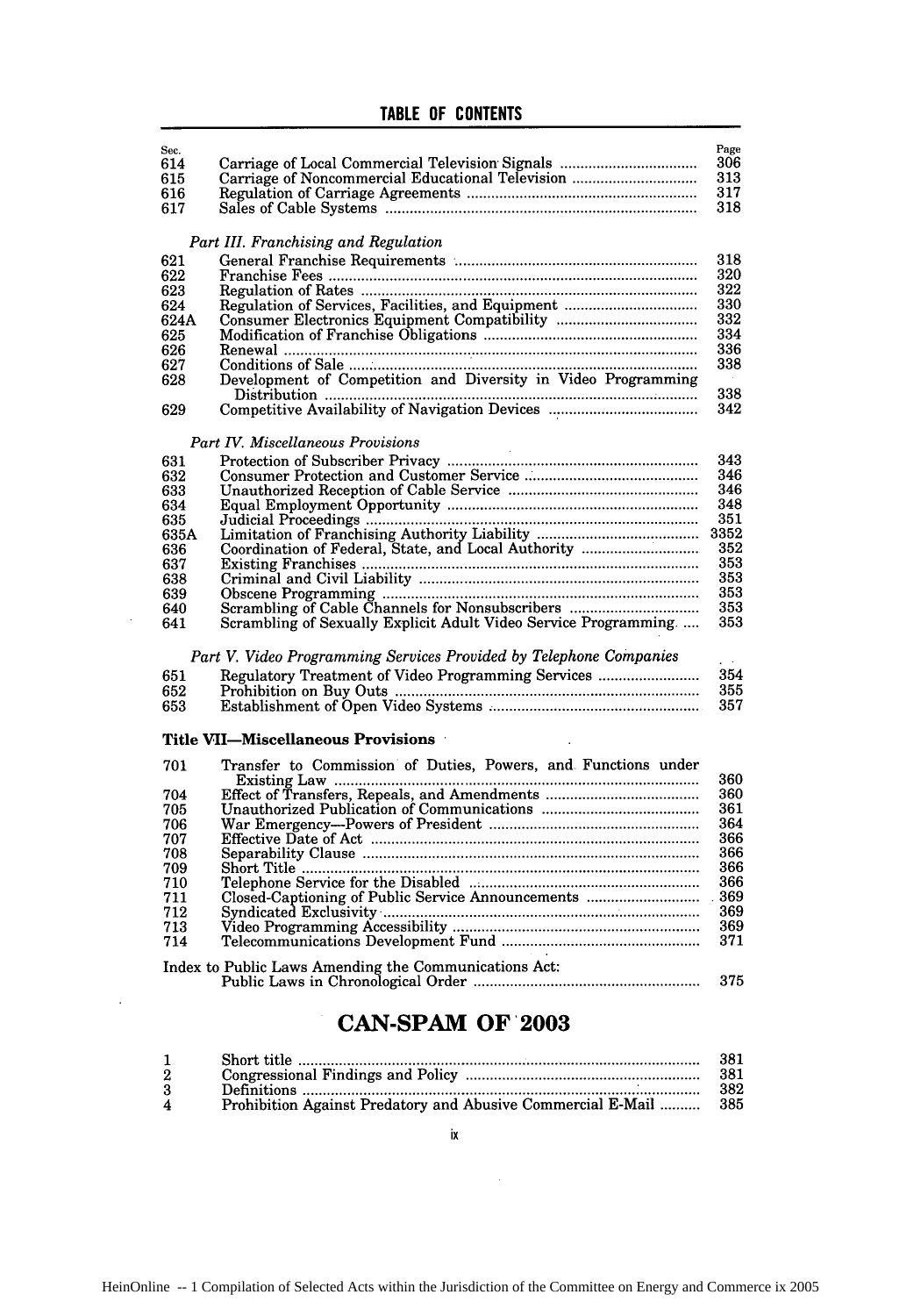| Sec. |                                                                  | Page |
|------|------------------------------------------------------------------|------|
| 5.   |                                                                  | 386  |
| 6.   | Businesses Knowingly Promoted by Electronic Mail with False or   |      |
|      |                                                                  | -391 |
|      |                                                                  |      |
| 8.   |                                                                  | 397  |
| 9    |                                                                  |      |
| 10   |                                                                  |      |
| 11   | Improving Enforcement by Providing Rewards for Information About |      |
|      |                                                                  | -398 |
| 13   |                                                                  | 398  |
| 14   |                                                                  | 399  |
| 15   |                                                                  | 400  |
| 16   | ective Date                                                      | 400  |
|      |                                                                  |      |

## **SATELLITE HOME VIEWER EXTENSION AND REAUTHORIZATION ACT OF 2004**

|     |                 | 403 |
|-----|-----------------|-----|
| 106 |                 | 403 |
| 109 | Study           | 403 |
| 110 | Addtional Study | 404 |
| 207 |                 | 404 |
| 208 |                 | 405 |
| 212 |                 | 405 |

## **PUBLIC LAW 108-494 (E-911)**

| 101 | Short title-                                                         | 409 |
|-----|----------------------------------------------------------------------|-----|
| 102 | Findings                                                             | 409 |
| 103 | Purposes                                                             | 409 |
| 105 | GAO Study of State and Local Use of 911 Service Charges              | 410 |
| 106 | Report on the Deployment of E-911 Phase II Services by Tier III      |     |
|     | Service Providers                                                    |     |
| 107 |                                                                      | 411 |
| 201 | Short title                                                          |     |
| 206 |                                                                      |     |
| 207 | Annual Report                                                        | 41. |
| 208 |                                                                      | 411 |
| 209 |                                                                      | 412 |
| 301 | Short title                                                          | 413 |
| 302 | Application of Certain Title 31 Provisions to Universal Service Fund | 413 |

## **ELECTRONIC SIGNATURES IN GLOBAL AND NATIONAL COMMERCE ACT**

#### Title **I-Electronic Records and Signatures in Commerce**

| 101 | General Rule of Validity       |                 |
|-----|--------------------------------|-----------------|
| 102 | <b>Exemption to Preemption</b> | 42 <sub>1</sub> |
| 103 | Specific Exceptions            | 42 <sub>1</sub> |
| 104 |                                | 422             |
| 105 | studies                        | 424             |
| 106 | <b>Definitions</b>             | 425             |
| 107 | Effective Date                 | 426             |
|     |                                |                 |
|     | $\sim$                         |                 |

#### **Title II-Transferable Records**

| 201 | . .<br>necoras<br>зыегать                                   | יחו<br>ΞA. |
|-----|-------------------------------------------------------------|------------|
| 202 | <b>TACC</b><br>IVA<br>vat<br>$\sim$ Using the set of $\sim$ | 44         |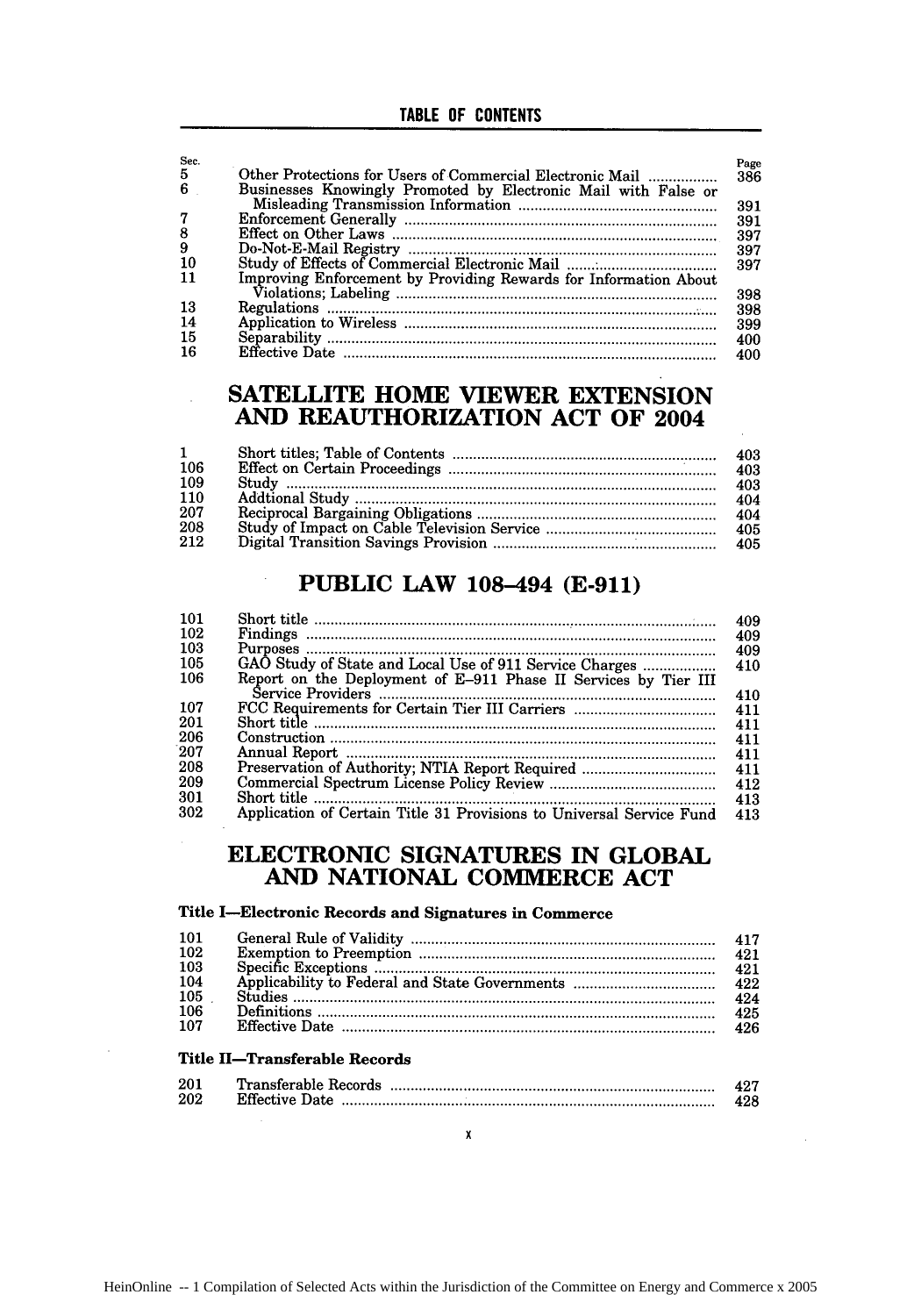| Sec.<br>Title III—Promotion of International Electronic Commerce |                                                                 |     |  |  |  |
|------------------------------------------------------------------|-----------------------------------------------------------------|-----|--|--|--|
| 301                                                              | Principles Governing the Use of Electronic Signatures in Inter- | 428 |  |  |  |
|                                                                  | Title IV—Commission on Online Child Protection                  |     |  |  |  |
| 401 —                                                            |                                                                 | 429 |  |  |  |

## **LAUNCHING OUR COMMUNITIES' ACCESS TO LOCAL TELEVISION ACT OF 2000**

#### **Title X-Local TV Act**

| 1001 |                                                                   | 433 |  |
|------|-------------------------------------------------------------------|-----|--|
| 1002 |                                                                   | 433 |  |
| 1003 |                                                                   | 433 |  |
| 1004 |                                                                   |     |  |
| 1005 |                                                                   | 440 |  |
| 1006 |                                                                   | 444 |  |
| 1007 |                                                                   | 444 |  |
| 1008 | Technical Amendment                                               | 446 |  |
| 1009 | Sunset.                                                           | 446 |  |
| 1010 |                                                                   | 446 |  |
| 1011 |                                                                   | 447 |  |
| 1012 | Prevention of Interference to Direct Broadcast Satellite Services |     |  |
|      |                                                                   |     |  |

### **INTERNET TAX FREEDOM ACT**

#### **Title XI-Moratorium on Certain Taxes**

| 1100 |                                   | 451 |  |
|------|-----------------------------------|-----|--|
| 1101 | Moratorium                        | 451 |  |
| 1102 |                                   | 454 |  |
| 1103 |                                   | 456 |  |
| 1104 |                                   |     |  |
| 1105 |                                   | 451 |  |
| 1106 |                                   | 460 |  |
| 1107 |                                   | 460 |  |
| 1108 |                                   | 460 |  |
| 1109 |                                   |     |  |
|      |                                   |     |  |
|      | <b>Title XII-Other Provisions</b> |     |  |

| 1201 | Declaration That Internet Should be Free of New Federal Taxes  461 |     |
|------|--------------------------------------------------------------------|-----|
| 1202 |                                                                    | 461 |
| 1203 | Declaration That the Internet Should be Free of Foreign Tariffs,   |     |
|      |                                                                    | 462 |
| 1204 |                                                                    | 462 |
| 1205 |                                                                    | 462 |
| 1206 |                                                                    | 462 |

## **CHILDREN'S ONLINE PRIVACY PROTECTION ACT OF 1998**

|      | Title XIII—Children's Online Privacy Protection                     |      |
|------|---------------------------------------------------------------------|------|
| 1301 |                                                                     | 465  |
| 1302 | <b>Definitions</b>                                                  | 465  |
| 1303 | Regulation of Unfair and Deceptive Acts and Practices in Connection |      |
|      | with the Collection and Use of Personal Information From and        |      |
|      |                                                                     | -467 |
|      |                                                                     |      |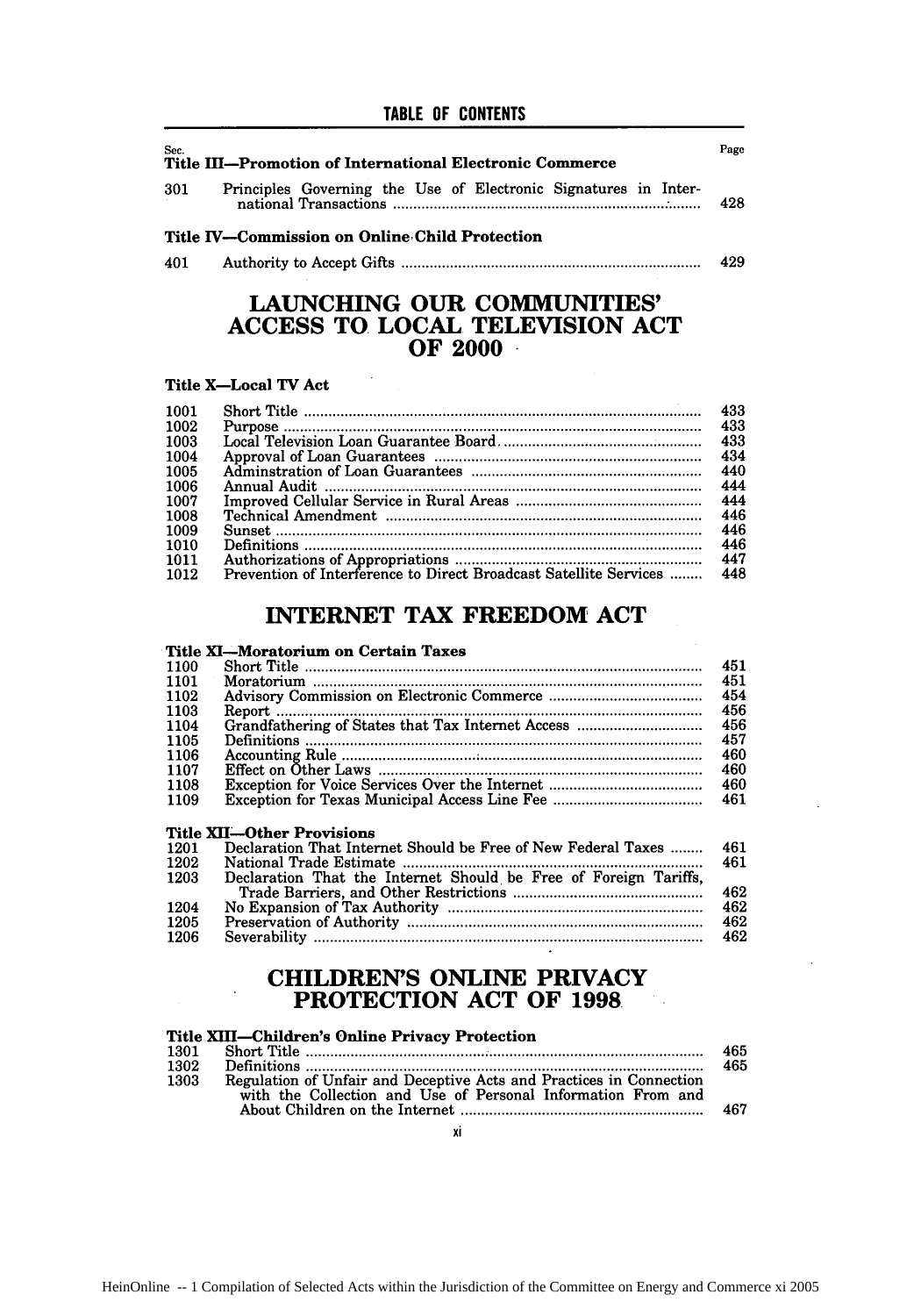$\ddot{\phantom{0}}$ 

| Sec.<br>1304<br>1305<br>1306<br>1307<br>1308 |                                                                                                                                                                             | Page<br>469<br>470<br>471<br>473<br>473 |
|----------------------------------------------|-----------------------------------------------------------------------------------------------------------------------------------------------------------------------------|-----------------------------------------|
|                                              | TITLE III OF THE BALANCED BUDGET<br><b>ACT OF 1997</b>                                                                                                                      |                                         |
|                                              | Title III-Communications and Spectrum Allocation Provisions                                                                                                                 |                                         |
| 3001<br>3002<br>3006<br>3007                 | Administrative Procedures for Spectrum Auctions                                                                                                                             | 477<br>477<br>479<br>480                |
|                                              | TELECOMMUNICATIONS ACT OF 1996                                                                                                                                              |                                         |
| 3                                            |                                                                                                                                                                             | 483                                     |
|                                              | <b>Title II-Broadcast Services</b>                                                                                                                                          |                                         |
| 202<br>207                                   |                                                                                                                                                                             | 483<br>485                              |
|                                              | Title III—Cable Services                                                                                                                                                    |                                         |
| 302                                          | Cable Service Provided by Telephone Companies                                                                                                                               | 485                                     |
|                                              | Title IV—Regulatory Reform                                                                                                                                                  |                                         |
| 402                                          |                                                                                                                                                                             | 486                                     |
|                                              | <b>Title V-Obscenity and Violence</b>                                                                                                                                       |                                         |
| 551<br>552                                   | <b>SUBTITLE B-VIOLENCE</b>                                                                                                                                                  | 487<br>488                              |
|                                              | SUBTITLE C-JUDICIAL REVIEW                                                                                                                                                  |                                         |
| 561                                          |                                                                                                                                                                             | 489                                     |
|                                              | Title VI—Effect on Other Laws                                                                                                                                               |                                         |
| 601<br>602                                   | Applicability of Consent Decrees and Other Law<br>Preemption of Local Taxation with Respect to Direct-to-Home Serv-                                                         | 489<br>491                              |
|                                              | <b>Title VII-Miscellaneous Provisions</b>                                                                                                                                   |                                         |
| 704<br>706<br>708<br>709<br>710              | Facilities Siting; Radio Frequency Emission Standards<br>National Education Technology Funding Corporation<br>Report on the Use of Advanced Telecommunications Services for | 492<br>492<br>493<br>496<br>497         |

xii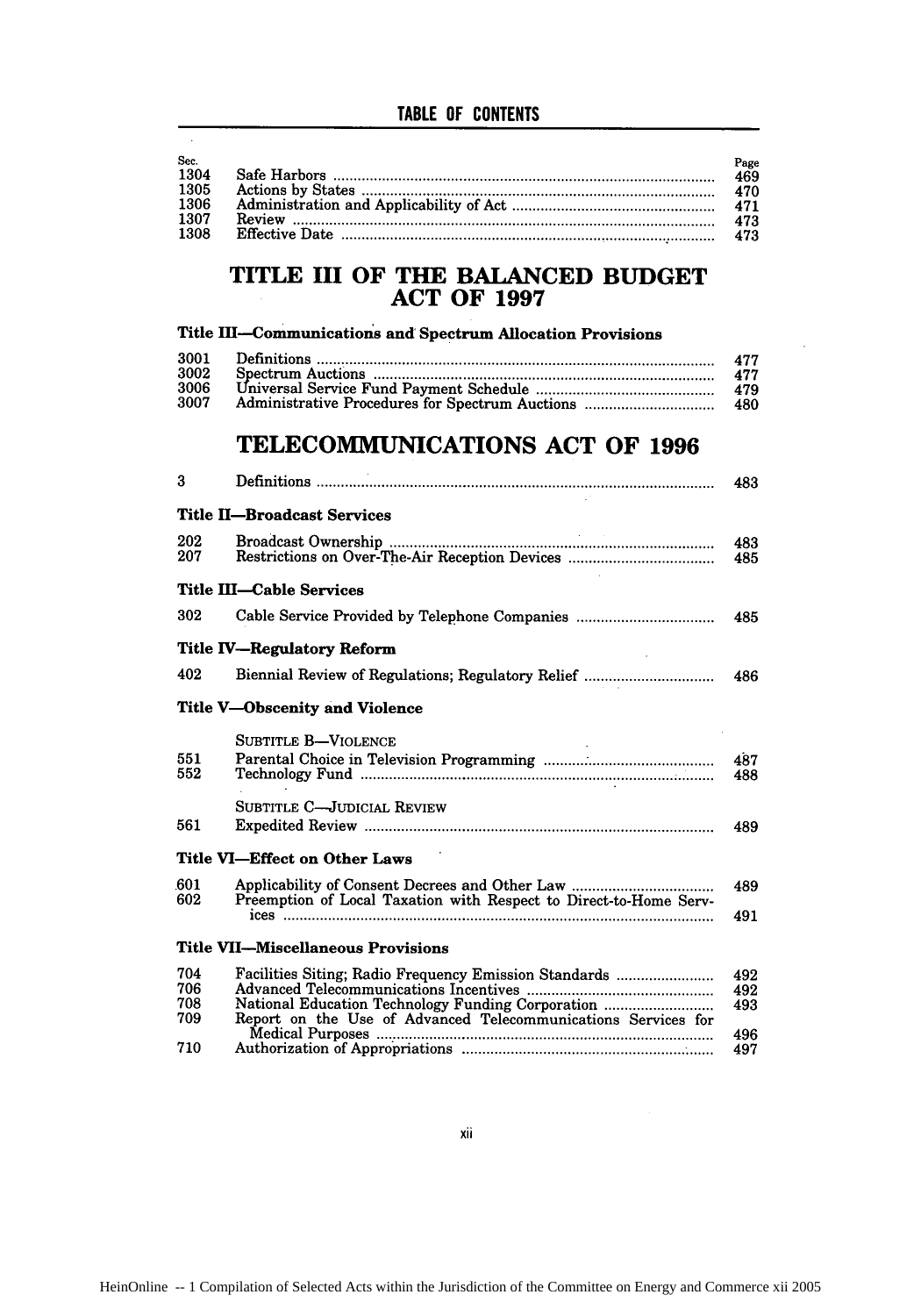Sec. COMMUNICATIONS ASSISTANCE FOR Page **LAW ENFORCEMENT ACT**

#### **Title I-Interception of Digital and Other Communications**

| 101 |                                                                      | 501 |
|-----|----------------------------------------------------------------------|-----|
| 102 |                                                                      | 501 |
| 103 |                                                                      | 502 |
| 104 |                                                                      | 504 |
| 105 |                                                                      | 506 |
| 106 | Cooperation of Equipment Manufacturers and Providers of Tele-        | 506 |
| 107 | Technical Requirements and Standards; Extension of Compliance        | 506 |
| 108 |                                                                      | 508 |
| 109 | Payment of costs of telecommunications carriers to comply with capa- | 508 |
| 110 |                                                                      | 511 |
| 111 |                                                                      | 511 |
| 112 |                                                                      | 511 |

#### **Title IV-Telecommunications Carrier Compliance Payments**

401 Department of Justice Telecommunications Carrier Compliance Fund **512**

## **NATIONAL TELECOMMUNICATIONS AND INFORMATION ADMINISTRATION ORGANIZATION ACT**

#### **Title I-National Telecommunications and Information Administration**

#### *Part A-Organization and Functions*

 $\ddot{\phantom{a}}$ 

| 101 |        |         |                                            |        |                                                              |        |        | 517 |
|-----|--------|---------|--------------------------------------------|--------|--------------------------------------------------------------|--------|--------|-----|
| 102 |        |         |                                            |        |                                                              |        |        | 517 |
| 103 |        |         |                                            |        |                                                              |        |        | 518 |
| 104 |        |         |                                            |        |                                                              |        |        | 522 |
| 105 |        |         |                                            |        |                                                              |        |        | 524 |
|     |        |         | Part B—Transfer of Auctionable Frequencies |        |                                                              |        |        |     |
| 111 |        |         |                                            |        |                                                              |        |        | 525 |
| 112 |        |         |                                            |        |                                                              |        |        | 525 |
| 113 |        |         |                                            |        |                                                              |        |        | 526 |
| 114 |        |         |                                            |        | Withdrawal or Limitation of Assignment to Federal Government |        |        |     |
|     |        |         |                                            |        |                                                              |        |        | 533 |
| 115 |        |         |                                            |        |                                                              |        |        | 534 |
| 116 |        |         |                                            |        |                                                              |        |        | 535 |
| 117 |        |         |                                            |        | Existing Allocation and Transfer Authority Retained          |        |        | 536 |
| 118 |        |         |                                            |        |                                                              |        |        | 536 |
|     |        |         |                                            |        |                                                              |        |        |     |
|     |        |         | Part C—Special and Temporary Provisions    |        |                                                              |        |        |     |
| 151 |        |         |                                            |        |                                                              |        |        | 538 |
|     | $\ast$ | $\star$ | *                                          | $\ast$ | $\ast$                                                       | $\ast$ | $\ast$ |     |
| 154 |        |         |                                            |        |                                                              |        |        | 538 |
|     |        |         |                                            |        | Report on the Role of Telecommunications in Hate Crimes      |        |        | 539 |
| 155 |        |         |                                            |        |                                                              |        |        | 540 |
| 156 |        |         |                                            |        |                                                              |        |        |     |
| 157 |        |         |                                            |        |                                                              |        |        | 541 |
| 158 |        |         |                                            |        |                                                              |        |        | 545 |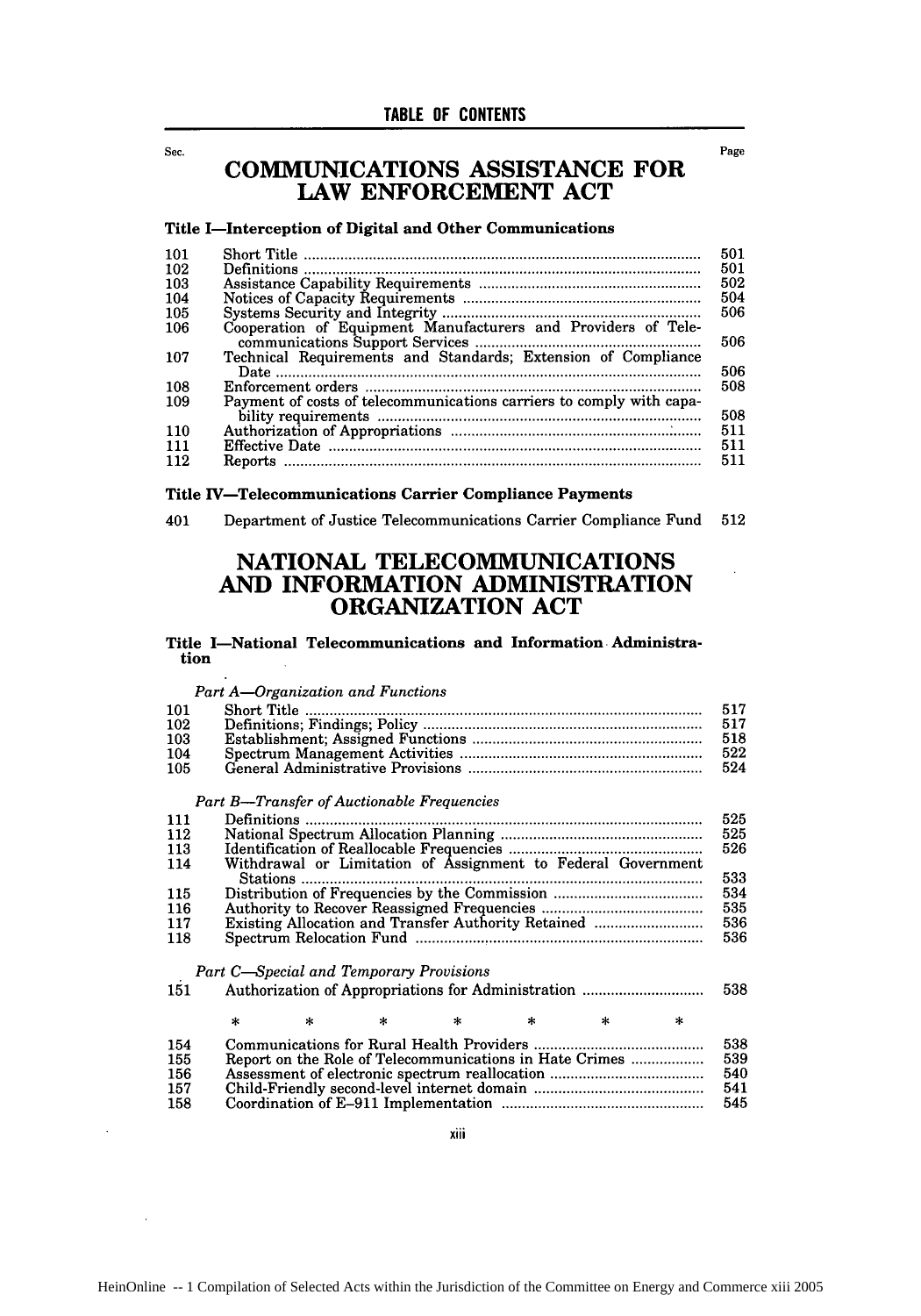| Sec.                     | TELEPHONE DISCLOSURE AND<br><b>DISPUTE RESOLUTION ACT</b>                                                         | Page        |
|--------------------------|-------------------------------------------------------------------------------------------------------------------|-------------|
| $\mathbf{1}$             |                                                                                                                   |             |
|                          | Title I-Carrier Obligations and Consumer Rights Concerning Pay-<br><b>Per-Call Transactions</b>                   |             |
|                          | $\ast$                                                                                                            |             |
|                          | Title II-Regulation of Unfair and Deceptive Acts and Practices in<br><b>Connection With Pay-Per-Call Services</b> |             |
| 201<br>202<br>203<br>204 |                                                                                                                   |             |
|                          | <b>Title III-Billing and Collection</b>                                                                           |             |
| 301<br>302<br>303<br>304 |                                                                                                                   | -558<br>558 |
|                          | <b>Title IV-Miscellaneous Provisions</b>                                                                          |             |
| 401                      | Proposal for Demonstrating the Potential of Innovative Communica-                                                 | 560         |
|                          | $\ast$<br>$\star$                                                                                                 |             |
| 403                      |                                                                                                                   | -561        |
|                          | <b>CHILDREN'S TELEVISION ACT OF 1990</b>                                                                          |             |
| $\mathbf{1}$             |                                                                                                                   | 565         |
|                          | TITLE I-REGULATION OF CHILDREN'S TELEVISION                                                                       |             |
| 101<br>102               | Standard for Children's Television Programming                                                                    | 565<br>565  |
| 103                      | Consideration of Children's Television Service in Broadcast License                                               |             |
| 104                      |                                                                                                                   | 566<br>566  |
|                          | TITLE II—ENDOWMENT FOR CHILDREN'S EDUCATIONAL TELEVISION                                                          |             |
| 201                      |                                                                                                                   | 566         |
| 202<br>203               | National Endowment for Children's Educational Television                                                          | 566<br>567  |
|                          | <b>COMMUNICATIONS SATELLITE ACT OF</b><br>1962                                                                    |             |

 $\bar{z}$ 

## Title I-Short Title, Declaration of Policy and Definitions<br>101 Short Title

| 101 | 571 |
|-----|-----|
|     |     |
| 102 | 571 |
| 103 |     |
|     | 572 |

 $\sim 10$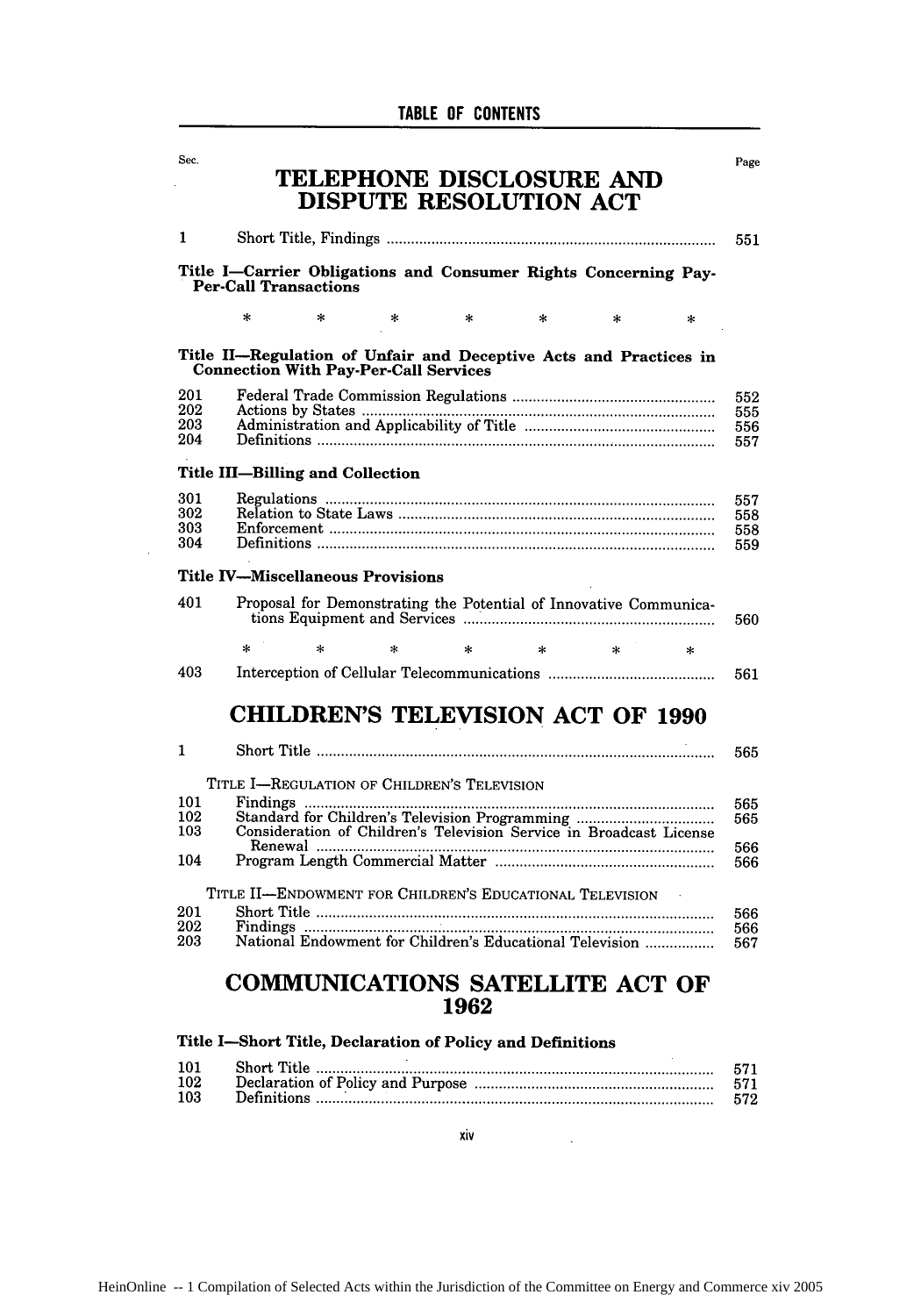#### **Title H-Federal Coordination, Planning, and Regulation**

| 201<br><b>Implementation of Policy</b> |  |  | 573 |  |
|----------------------------------------|--|--|-----|--|
|----------------------------------------|--|--|-----|--|

#### **Title III-Creation of a Communications Satellite Corporation**

| 301 | - 575 |
|-----|-------|
| 302 | - 575 |
| 303 | - 575 |
| 304 | - 577 |
| 305 |       |
|     |       |

#### **Title TV-Miscellaneous**

| `1934<br>Applicability<br>Act.<br>.'ommunications<br>. nt<br>.ስተ             | 570<br>ບເວ |
|------------------------------------------------------------------------------|------------|
| <b>Negotiations</b><br><b>N'OPPIOT</b><br><b>Business</b><br>Notice<br>⊹ ∩ † | ema<br>.   |
| Sanctions                                                                    | EUO<br>ບເະ |
| the<br>orts<br>oneres:<br>Kep<br>t.e                                         | 570<br>ບເວ |
|                                                                              |            |

#### Title V-International Maritime Satellite Telecommunications

| 501 | 580 |
|-----|-----|
| 502 | 580 |
| 503 | 580 |
| 504 | 581 |
| 505 | 582 |
|     |     |

#### Title VI-Communications Competition and Privatization

|     | SUBTITLE A-ACTIONS TO ENSURE PRO-COMPETITIVE PRIVATIZATION                                 |     |
|-----|--------------------------------------------------------------------------------------------|-----|
| 601 |                                                                                            | 583 |
| 602 | Incentives; Limitation on Expansion Pending Privatization                                  | 585 |
|     | SUBTITLE B—FEDERAL COMMUNICATIONS COMMISSION LICENSING<br>CRITERIA: PRIVATIZATION CRITERIA |     |
| 621 | General Criteria to Ensure a Pro-Competitive Privatization of                              | 586 |
| 622 |                                                                                            | 588 |
| 623 |                                                                                            | 588 |
| 624 |                                                                                            | 589 |
| 625 |                                                                                            | 589 |
|     | SUBTITLE C—DEREGULATION AND OTHER STATUTORY CHANGES                                        |     |
| 641 |                                                                                            | 590 |
| 642 |                                                                                            | 590 |
| 643 |                                                                                            | 591 |
| 644 | ITU Functions                                                                              | 591 |
| 645 | Termination of Communications Satellite Act of 1962 Provisions                             | 591 |
| 646 |                                                                                            | 592 |
| 647 |                                                                                            | 592 |
| 648 |                                                                                            | 592 |
|     | SUBTITLE D-NEGOTIATIONS TO PURSUE PRIVATIZATION                                            |     |
| 661 |                                                                                            | 593 |
|     | <b>SUBTITLE E-DEFINITIONS</b>                                                              |     |
|     |                                                                                            |     |
| 681 |                                                                                            | 593 |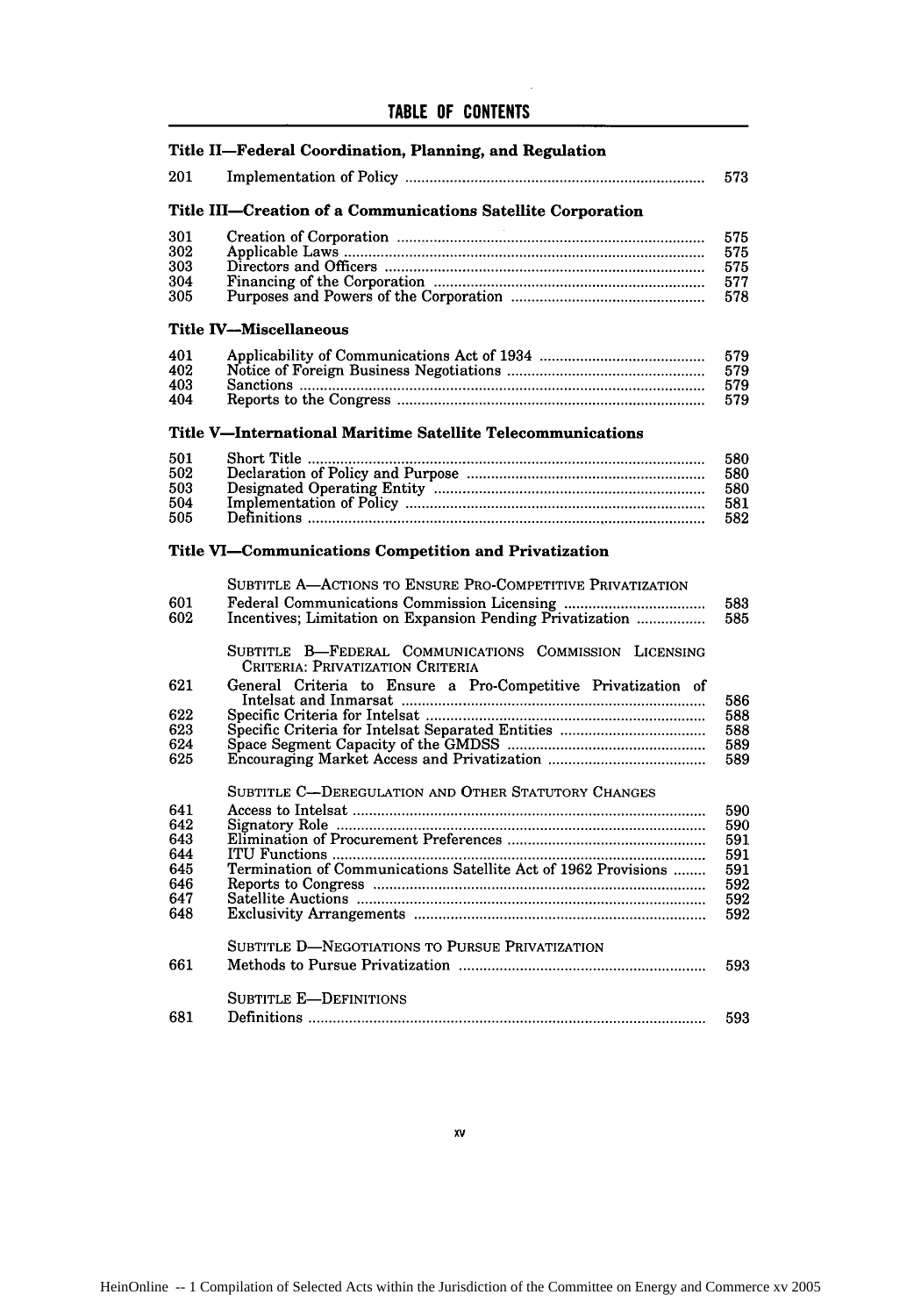## **SUBMARINE CABLE STATUTE (ACT OF MAY 27, 1921)**

| r<br>Sec               | 599  |
|------------------------|------|
| Sec.                   | 599  |
| $S_{\alpha\alpha}$<br> | 599  |
| Sec                    | -600 |
| Sec                    | 600  |

## **ADDITIONAL COMMUNICATIONS STATUTES**

|                                        | Section 632 of the Commerce, Justice, and State, the Judiciary, and<br>Related Agencies Appropriations Act, 2001 |        |         |               |                                                                                                                            |        |               |                                               |
|----------------------------------------|------------------------------------------------------------------------------------------------------------------|--------|---------|---------------|----------------------------------------------------------------------------------------------------------------------------|--------|---------------|-----------------------------------------------|
|                                        |                                                                                                                  |        |         |               |                                                                                                                            |        |               | 605                                           |
|                                        | Sections 2, 4, and 6 of the Wireless Communications and Public Safety<br><b>Act of 1999</b>                      |        |         |               |                                                                                                                            |        |               |                                               |
| 1<br>$\overline{2}$<br>4<br>6          |                                                                                                                  |        |         |               | Parity of Protection for Provision or Use of Wireless Service                                                              |        |               | 609<br>609<br>610<br>610                      |
|                                        | <b>International Telecommunications Policy</b>                                                                   |        |         |               |                                                                                                                            |        |               |                                               |
| 2218                                   |                                                                                                                  |        |         |               | Reaffirming United States International Telecommunications Policy                                                          |        |               | 615                                           |
|                                        | <b>International Anti-Bribery and Fair Competition Act</b>                                                       |        |         |               |                                                                                                                            |        |               |                                               |
| 1<br>5<br>6                            |                                                                                                                  |        |         |               | Treatment of International Organizations Providing Commercial                                                              |        |               | 619<br>619<br>621                             |
|                                        | <b>Omnibus Consolidated Appropriations for Fiscal Year 1997</b>                                                  |        |         |               |                                                                                                                            |        |               |                                               |
| 3001                                   |                                                                                                                  |        |         |               |                                                                                                                            |        |               | 625                                           |
|                                        | <b>Public Telecommunications Act of 1992</b>                                                                     |        |         |               |                                                                                                                            |        |               |                                               |
| 1                                      |                                                                                                                  |        |         |               |                                                                                                                            |        |               | 629                                           |
|                                        | $\ast$                                                                                                           | $\ast$ | $\star$ | $\ast$ $\ast$ |                                                                                                                            | $\ast$ | $\star$       |                                               |
| 5(c)                                   |                                                                                                                  |        |         |               |                                                                                                                            |        |               | 629                                           |
|                                        | $\ast$                                                                                                           | $\ast$ |         | $*$ * *       |                                                                                                                            | $\ast$ | $\mathcal{R}$ |                                               |
| 16<br>17<br>18<br>19<br>20<br>21<br>22 |                                                                                                                  |        |         |               | Corporation for Public Broadcasting Report on Distance Learning<br>Objectivity and Balance Policy, Procedures, and Reports |        |               | 630<br>630<br>631<br>631<br>632<br>632<br>632 |
|                                        | Cable Television Consumer Protection and Competition Act of 1992                                                 |        |         |               |                                                                                                                            |        |               |                                               |
| 1<br>$\mathbf{2}$                      |                                                                                                                  |        |         |               |                                                                                                                            |        |               | 635<br>635                                    |
|                                        | *                                                                                                                | $\ast$ | $\star$ | $*$ and $*$   | $\ast$                                                                                                                     | $\ast$ | *             |                                               |
|                                        |                                                                                                                  |        |         | <b>XVI</b>    |                                                                                                                            |        |               |                                               |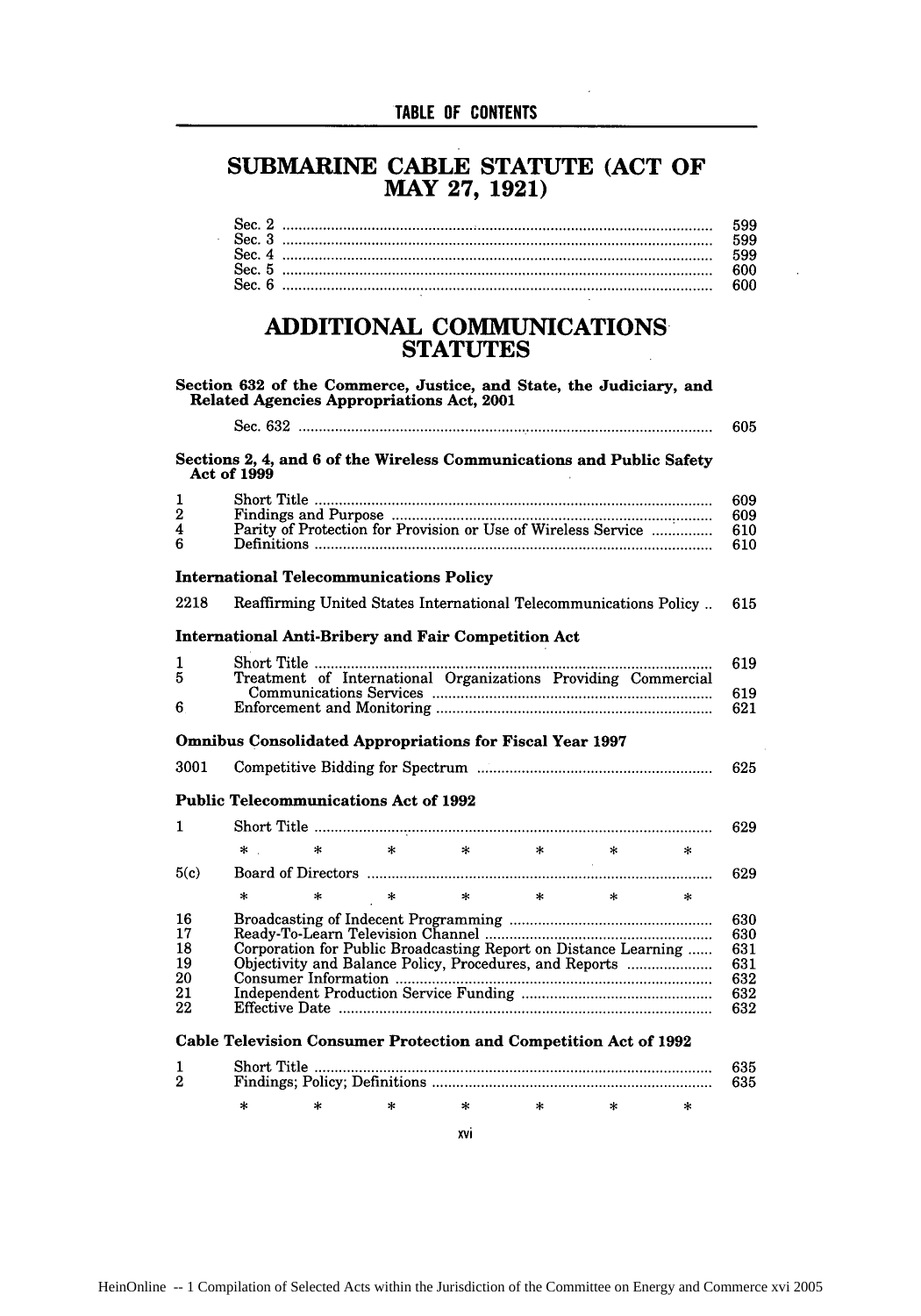#### TABLE OF **CONTENTS**

| 10             |        |        |        | Children's Protection From Indecent Programming on Leased Access                                                                                                                           |              |         |                | 638         |
|----------------|--------|--------|--------|--------------------------------------------------------------------------------------------------------------------------------------------------------------------------------------------|--------------|---------|----------------|-------------|
|                |        | $\ast$ | $\ast$ | $\star$                                                                                                                                                                                    | $\ast$       | $\star$ | $\ast$         |             |
| 26<br>27<br>28 |        |        |        | Sports Programming and Migration Study and Reports                                                                                                                                         |              |         |                | 639<br>-639 |
|                |        |        |        | Telecommunications Authorization Act of 1992                                                                                                                                               |              |         |                |             |
| 1              |        |        |        |                                                                                                                                                                                            |              |         |                | 643         |
|                | $\ast$ | $\ast$ | $\ast$ | $*$ *                                                                                                                                                                                      |              | $\ast$  | $\ast$         |             |
|                |        |        |        | TITLE II—FEDERAL COMMUNICATIONS COMMISSION                                                                                                                                                 |              |         |                |             |
|                | $\ast$ | $\ast$ | $\ast$ | $\ast$                                                                                                                                                                                     | $\mathbf{x}$ | $\ast$  | $\pmb{\times}$ |             |
| 211            |        |        |        |                                                                                                                                                                                            |              |         |                |             |
| 213            |        |        |        | Telephone Rates for Members of Armed Forces Deployed Abroad                                                                                                                                |              |         |                | 643<br>644  |
| 214            |        |        |        |                                                                                                                                                                                            |              |         |                |             |
|                |        |        |        | National Telecommunications and Information Administration<br>Authorization, Fiscal Years 1990 and 1991                                                                                    |              |         |                |             |
|                |        |        |        |                                                                                                                                                                                            |              |         |                |             |
|                |        |        |        |                                                                                                                                                                                            |              |         |                |             |
|                |        |        |        | Television Program Improvement Act of 1990                                                                                                                                                 |              |         |                |             |
|                |        |        |        |                                                                                                                                                                                            |              |         |                |             |
|                |        |        |        | TITLE V-TELEVISION PROGRAM IMPROVEMENT                                                                                                                                                     |              |         |                |             |
| 501            |        |        |        |                                                                                                                                                                                            |              |         |                | -653        |
|                |        |        |        | Federal Communications Commission Authorization Act of 1988                                                                                                                                |              |         |                |             |
| 6              |        |        |        |                                                                                                                                                                                            |              |         |                |             |
| 7              |        |        |        |                                                                                                                                                                                            |              |         |                |             |
| 9<br>10        |        |        |        |                                                                                                                                                                                            |              |         |                |             |
|                |        |        |        |                                                                                                                                                                                            |              |         |                |             |
|                |        |        |        | <b>SELECTED PROVISIONS FROM THE</b><br><b>UNITED STATES CODE</b>                                                                                                                           |              |         |                |             |
|                |        |        |        | Title 5-Government Organization and Employees<br>[From: Freedom of Information Act; Privacy Act; Government in the Sunshine Act; Administrative Procedure Act; Regulatory Flexibility Act] |              |         |                |             |
| 551            |        |        |        |                                                                                                                                                                                            |              |         |                | 663         |
| 552            |        |        |        | Public Information; Agency Rules, Opinions, Orders, Records, and                                                                                                                           |              |         |                | 665         |
| 552a           |        |        |        |                                                                                                                                                                                            |              |         |                | 675         |
| 552b           |        |        |        |                                                                                                                                                                                            |              |         |                | 690         |
| 553<br>554     |        |        |        |                                                                                                                                                                                            |              |         |                | 696         |
| 555            |        |        |        |                                                                                                                                                                                            |              |         |                | 697<br>698  |
| 556            |        |        |        | Hearings; Presiding Employees, Powers and Duties, Burden of Proof;                                                                                                                         |              |         |                |             |
|                |        |        |        |                                                                                                                                                                                            |              |         |                | 699         |
| 557            |        |        |        | Initial Decisions; Conclusiveness; Review by Agency; Submissions by                                                                                                                        |              |         |                |             |
|                |        |        |        |                                                                                                                                                                                            |              |         |                | 700         |

558 Imposition of Sanctions; Determination of Applications for Licenses; Suspension, Revocation, and Expiration of Licenses .......................... 702 559 Effect on Other Laws; Effect of Subsequent Statute **..............................** 702 601 D efi n itions **..................................................................................................** 703 602 R egulatory A genda **....................................................................................** 704

 $\overline{\phantom{a}}$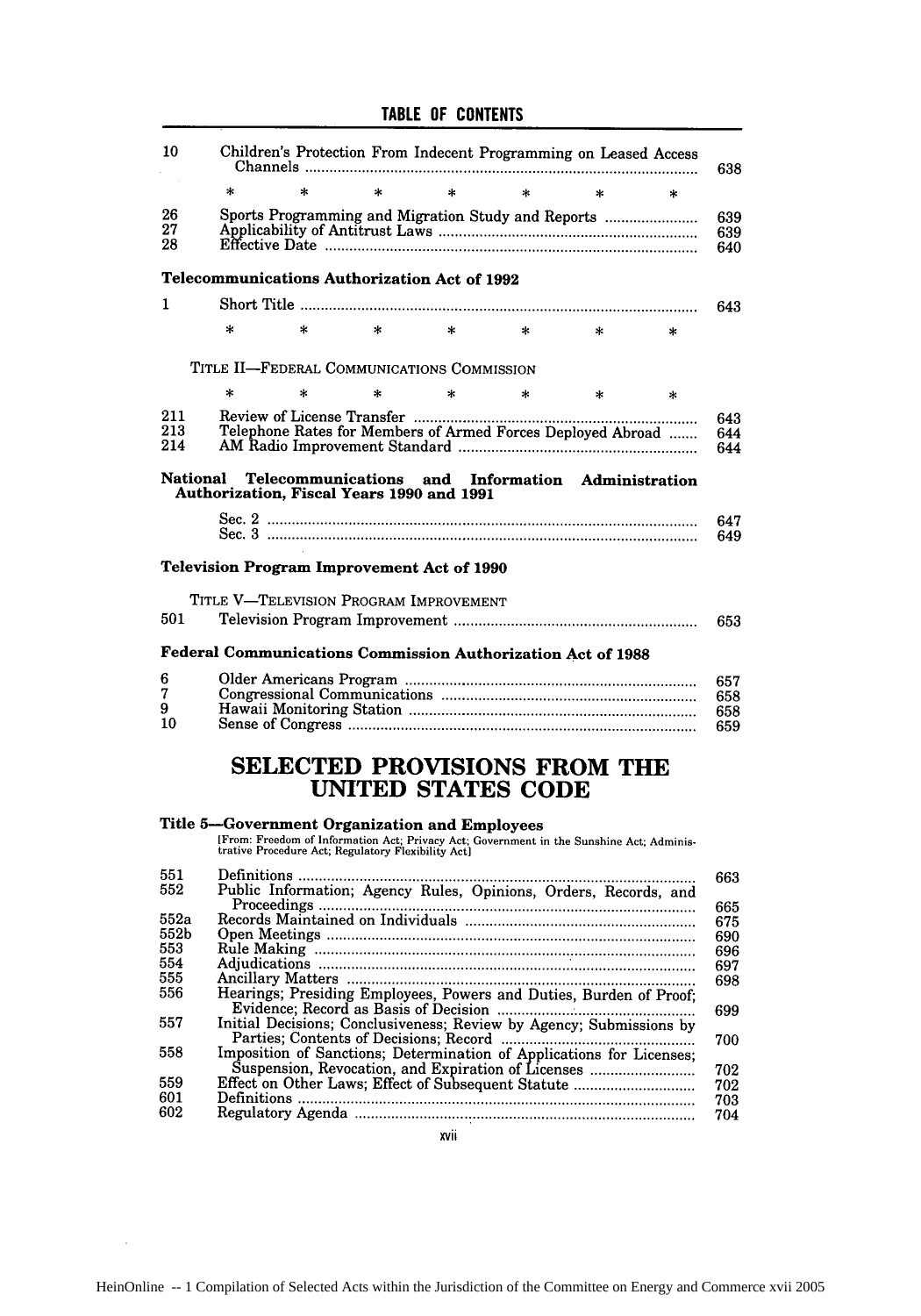| 603  |                                                                                                                                      | 705        |
|------|--------------------------------------------------------------------------------------------------------------------------------------|------------|
| 604  |                                                                                                                                      | 706        |
| 605  | Avoidance of Duplicative or Unnecessary Analyses                                                                                     | 706        |
| 606  |                                                                                                                                      | 707        |
| 607  |                                                                                                                                      | 707        |
| 608  | Procedure for Waiver or Delay of Completion                                                                                          | 707        |
| 609  |                                                                                                                                      | 707        |
| 610  |                                                                                                                                      | 709        |
| 611  |                                                                                                                                      | 710        |
| 612  |                                                                                                                                      | 711        |
| 701  |                                                                                                                                      | 711        |
| 702  |                                                                                                                                      | 712        |
| 703  |                                                                                                                                      | 712        |
| 704  |                                                                                                                                      | 713        |
| 705  |                                                                                                                                      | 713<br>713 |
| 706  |                                                                                                                                      | 714        |
|      |                                                                                                                                      |            |
|      | Title 10—Armed Forces                                                                                                                |            |
| 2281 |                                                                                                                                      | 719        |
|      | Title 17—Copyrights                                                                                                                  |            |
| 101  |                                                                                                                                      | 723        |
| 104  |                                                                                                                                      | 730        |
| 108  | Limitations on Exclusive Rights: Reproduction by Libraries and Ar-                                                                   | 731        |
| 111  | Limitations on Exclusive Rights: Secondary Transmissions                                                                             | 734        |
| 112  | Limitations on Exclusive Rights: Ephemeral Recordings                                                                                | 743        |
| 114  |                                                                                                                                      | 748        |
| 117  | Limitations on Exclusive Rights: Computer Programs                                                                                   | 765        |
| 119  | Limitations on Exclusive Rights: Secondary Transmissions of Super-                                                                   |            |
|      | stations and Network Stations for Private Home Viewing                                                                               | 766        |
| 122  | Limitations on Exclusive Rights: Secondary Transmissions by Sat-                                                                     |            |
|      |                                                                                                                                      | 787        |
| 501  |                                                                                                                                      | 791        |
| 512  | Limitations on Liability Relating to Material Online                                                                                 | 792        |
| 801  | Copyright Royalty Judges; Appointment and Functions<br>Unauthorized Fixation and Trafficking in Sound Recordings and                 | 802        |
| 1101 |                                                                                                                                      |            |
|      |                                                                                                                                      | 805        |
| 1201 |                                                                                                                                      | 807        |
| 1202 | Integrity of Copyright Management Information                                                                                        | 816        |
| 1203 |                                                                                                                                      | 818        |
| 1204 |                                                                                                                                      | 820<br>820 |
| 1205 |                                                                                                                                      |            |
|      | Title 18–Crimes and Criminal Procedure                                                                                               |            |
| 1304 |                                                                                                                                      | 821        |
| 1307 | Exceptions Relating to Certain Advertisements and Other Informa-                                                                     | 821        |
| 1343 |                                                                                                                                      | 822        |
| 1367 |                                                                                                                                      | 823        |
| 1464 |                                                                                                                                      | 823        |
| 1468 |                                                                                                                                      | 823        |
| 2510 |                                                                                                                                      | 824        |
| 2511 |                                                                                                                                      | 827        |
| 2512 | Manufacture, Distribution, Possession, and Advertising of Wire, Oral,                                                                |            |
| 2513 | or Electronic Communication, Intercepting Devices Prohibited<br>Confiscation of Wire, Oral, or Electronic Communication Intercepting | 832        |
|      |                                                                                                                                      | 834        |
| 2514 |                                                                                                                                      | 834        |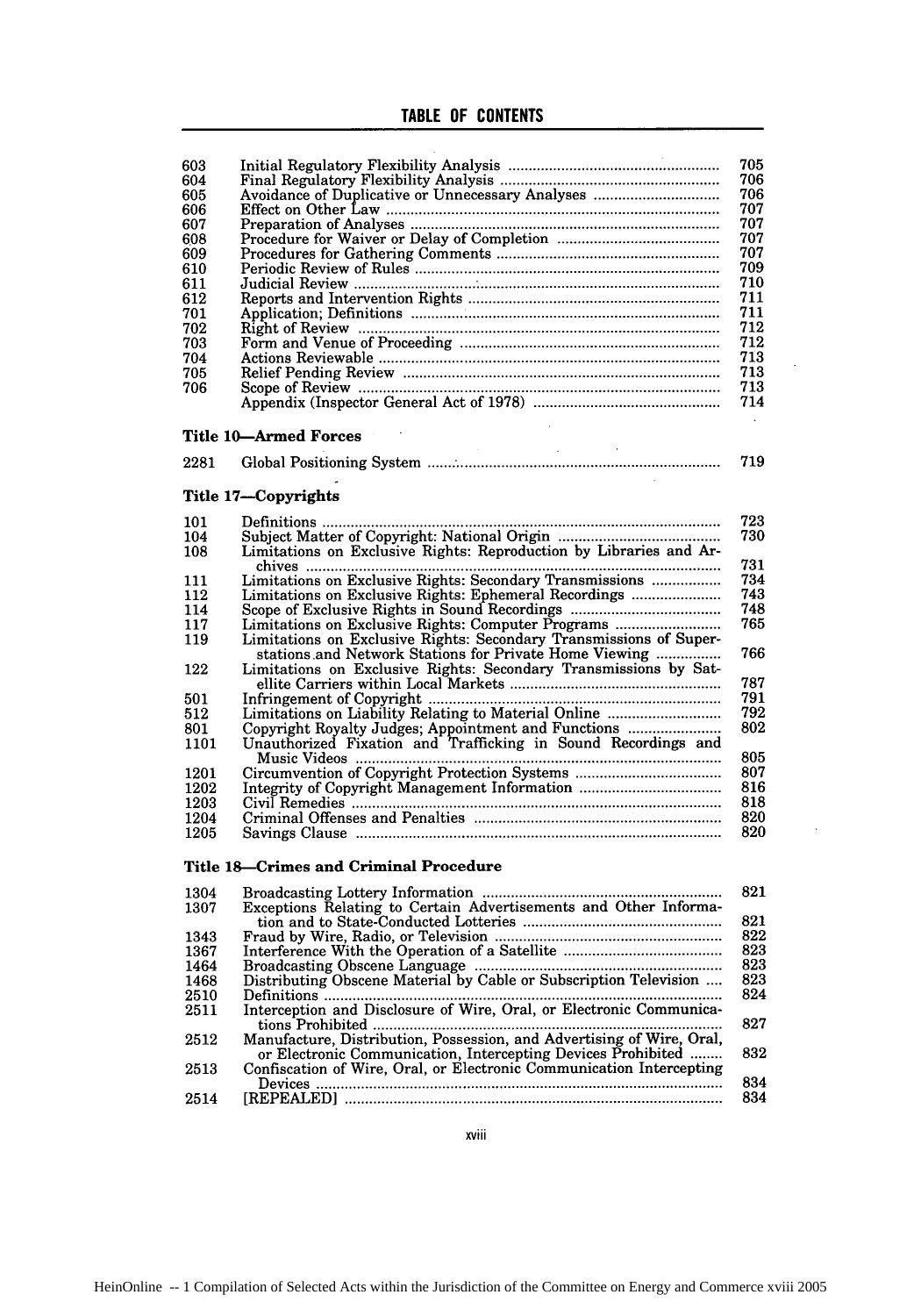| 2515 | Prohibition of Use as Evidence of Intercepted Wire or Oral Commu-  | 834 |
|------|--------------------------------------------------------------------|-----|
| 2516 | Authorization for Interception of Wire, Oral, or Electronic Commu- | 834 |
| 2517 | Authorization for Disclosure and Use of Intercepted Wire, Oral, or | 838 |
| 2518 | Procedure for Interception of Wire, Oral, or Electronic Communica- | 839 |
| 2519 | Reports Concerning Intercepted Wire, Oral, or Electronic Commu-    | 845 |
| 2520 |                                                                    | 847 |
| 2521 |                                                                    | 848 |
| 2522 | Enforcement of the Communications Assistance for Law Enforcement   | 848 |
|      |                                                                    |     |

## **Title 28-Judiciary and Judicial Procedure**

| 2341 | Definitions                                                          | 850  |
|------|----------------------------------------------------------------------|------|
| 2342 |                                                                      | 850  |
| 2343 |                                                                      | 851  |
| 2344 | Review of Orders; Time; Notice; Contents of Petition; Service        | 851  |
| 2345 |                                                                      | 852  |
| 2346 |                                                                      | 852  |
| 2347 |                                                                      | 852  |
| 2348 |                                                                      | 852  |
| 2349 |                                                                      | 853  |
| 2350 | Review in Supreme Court on Certiorari or Certification               | 853  |
| 2351 |                                                                      | -854 |
| 4001 | Assumption of Contractual Obligations Related to Transfers of Rights |      |
|      | in Motion Pictures                                                   |      |
|      |                                                                      |      |

## **Title 40-Public Buildings, Property, and Works**

[Chapter 181--Telecommunications Accessibility for Hearing-Impaired and Speech-Impared Individuals]

|  | 857 |
|--|-----|
|  | 857 |
|  | 858 |
|  | 858 |

## **Title 44-Public Printing and Documents** [From: Paperwork Reduction Act of 1980]

| 3501 |                                                                                                | 859 |
|------|------------------------------------------------------------------------------------------------|-----|
| 3502 |                                                                                                | 860 |
| 3503 |                                                                                                | 862 |
| 3504 |                                                                                                | 863 |
| 3505 |                                                                                                | 866 |
| 3506 |                                                                                                | 868 |
| 3507 | Public Information Collection Activities; Submission to Director; Ap-<br>proval and Delegation | 873 |
| 3508 | Determination of Necessity for Information; Hearing                                            | 877 |
| 3509 |                                                                                                | 877 |
| 3510 | Cooperation of Agencies in Making Information Available                                        | 878 |
| 3511 | Establishment and Operation of Government Information Locator                                  | 878 |
| 3512 |                                                                                                | 879 |
| 3513 | Director Review of Agency Activities; Reporting; Agency Response                               | 879 |
| 3514 |                                                                                                | 879 |
| 3515 |                                                                                                | 880 |
| 3516 |                                                                                                | 880 |
| 3517 | Consultation with Other Agencies and the Public                                                | 880 |
| 3518 |                                                                                                | 881 |
| 3519 |                                                                                                | 882 |
| 3520 | Establishment of task force on information collection and dissemina-                           | 882 |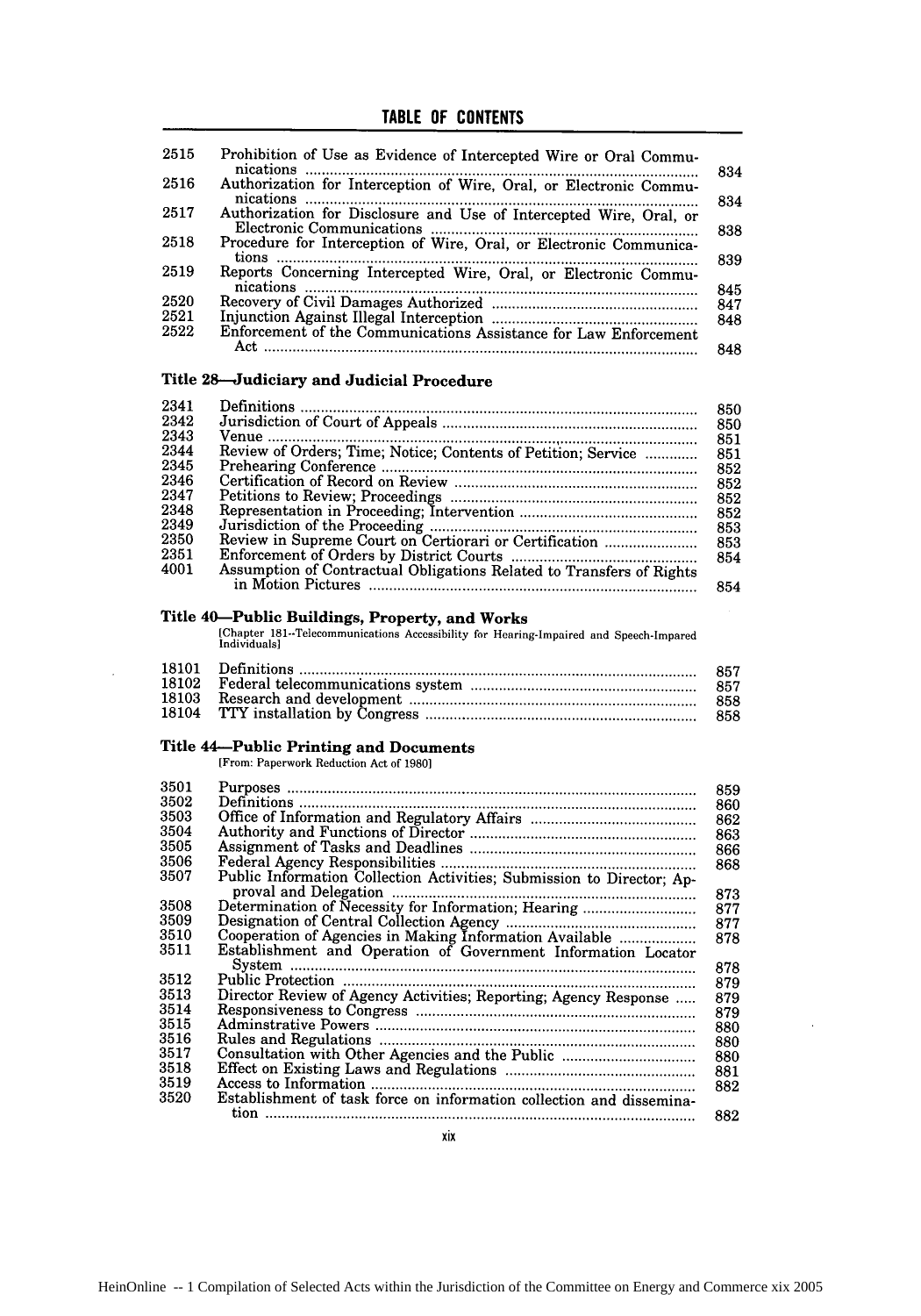| 3521 | Authorization of Appropriations. |  | 884 |  |
|------|----------------------------------|--|-----|--|
|------|----------------------------------|--|-----|--|

## **ADDITIONAL PROVISIONS**

|                | <b>Government Paperwork Elimination Act</b>                         |     |  |
|----------------|---------------------------------------------------------------------|-----|--|
| 1701           |                                                                     | 887 |  |
| 1702           | Authority of OMB to Provide for Acquisition and Use of Alternative  |     |  |
|                | Information Technologies by Executive Agencies                      | 887 |  |
| 1703           | Procedures for Use and Acceptance of Electronic Signatures by Exec- |     |  |
|                |                                                                     | 887 |  |
| 1704           | Deadline for Implementation by Executive Agencies of Procedures for |     |  |
|                |                                                                     | 888 |  |
| 1705           | Electronic Storage and Filing of Employment Forms                   | 888 |  |
| 1706           |                                                                     | 888 |  |
| 1707           |                                                                     | 888 |  |
| 1708           |                                                                     | 889 |  |
| 1709           |                                                                     |     |  |
| 1710           |                                                                     | 889 |  |
|                | Foreign Relations Authorization Act, Fiscal Years 1986 and 1987     |     |  |
| 146            |                                                                     | 890 |  |
|                |                                                                     |     |  |
|                | Anti-Drug Abuse Act of 1986                                         |     |  |
| 3451           |                                                                     | 892 |  |
|                |                                                                     |     |  |
|                | Title VI of the Rural Electrification Act of 1936                   |     |  |
| 601            | Access to Broadband Telecommunications Services in Rural Areas      | 893 |  |
|                |                                                                     |     |  |
|                | Uniform Time Act of 1966                                            |     |  |
| 3              |                                                                     | 896 |  |
|                |                                                                     |     |  |
|                | <b>Federal Cigarette Labeling and Advertising Act</b>               |     |  |
| 2              |                                                                     | 897 |  |
| 3              |                                                                     | 897 |  |
| 4              |                                                                     | 898 |  |
| 5              |                                                                     | 900 |  |
| 6              |                                                                     | 901 |  |
| 7              |                                                                     | 901 |  |
| 8              |                                                                     | 902 |  |
| 9              |                                                                     | 902 |  |
| 10             |                                                                     | 902 |  |
| 11             |                                                                     | 902 |  |
| 12             |                                                                     | 902 |  |
|                |                                                                     | 902 |  |
| 13             |                                                                     |     |  |
|                |                                                                     |     |  |
|                | Comprehensive Smokeless Tobacco Health Education Act of 1986        | 904 |  |
| 3(f)           |                                                                     |     |  |
|                |                                                                     |     |  |
|                | <b>Television Broadcasting to Cuba Act</b>                          |     |  |
| 241            |                                                                     | 905 |  |
| 242            |                                                                     | 905 |  |
| 243            |                                                                     | 906 |  |
| 244            |                                                                     | 907 |  |
| 245            |                                                                     | 908 |  |
| 246            |                                                                     | 908 |  |
| 247            |                                                                     | 908 |  |
| 248            |                                                                     | 909 |  |
|                |                                                                     |     |  |
|                | <b>National Environmental Policy Act of 1969</b>                    |     |  |
| $\overline{2}$ |                                                                     | 910 |  |
| 101            |                                                                     | 910 |  |
|                |                                                                     |     |  |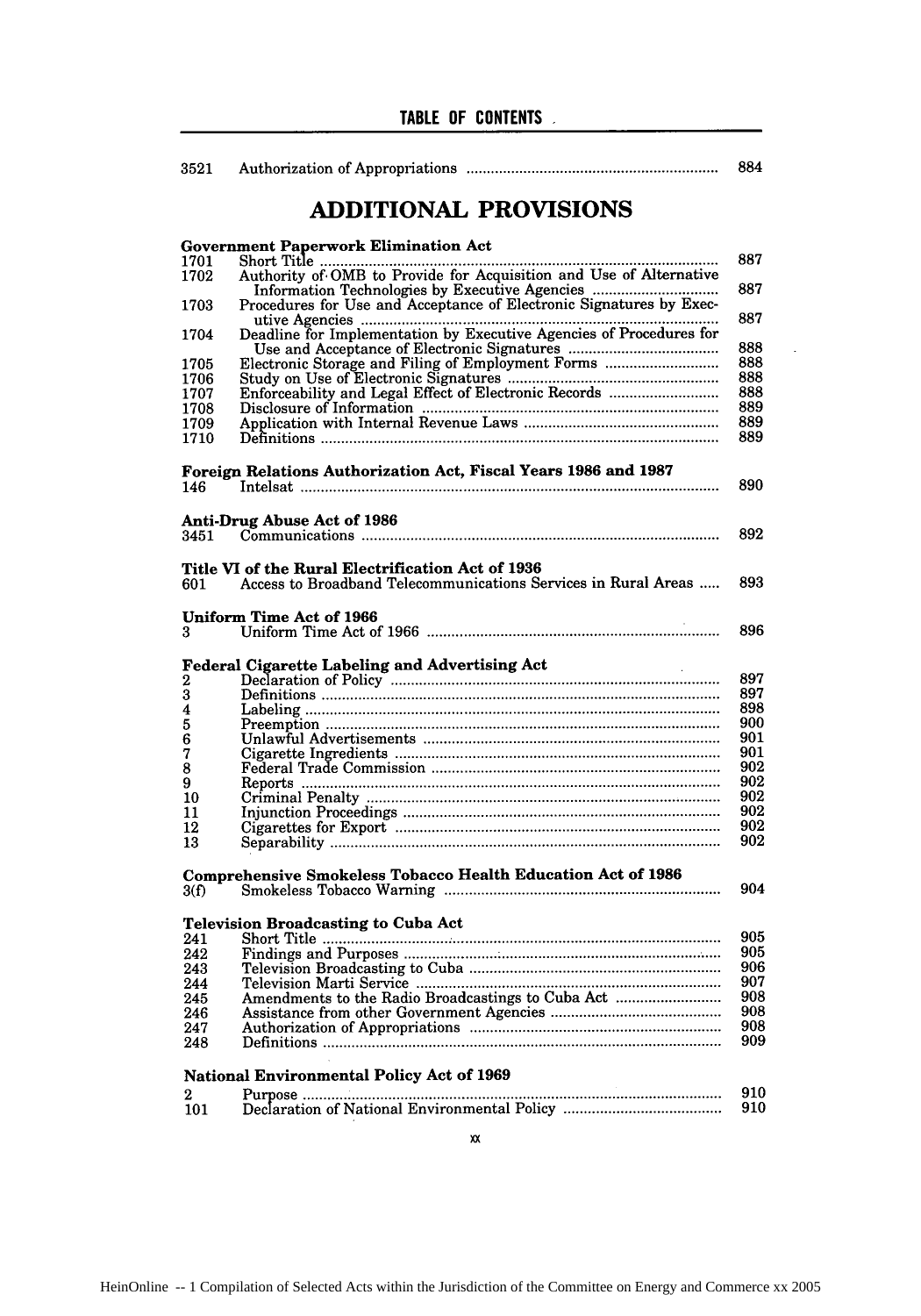| ommendations; International and National Coordination of Efforts 911 |
|----------------------------------------------------------------------|
|                                                                      |
| 912                                                                  |
| 913                                                                  |
| 913                                                                  |
|                                                                      |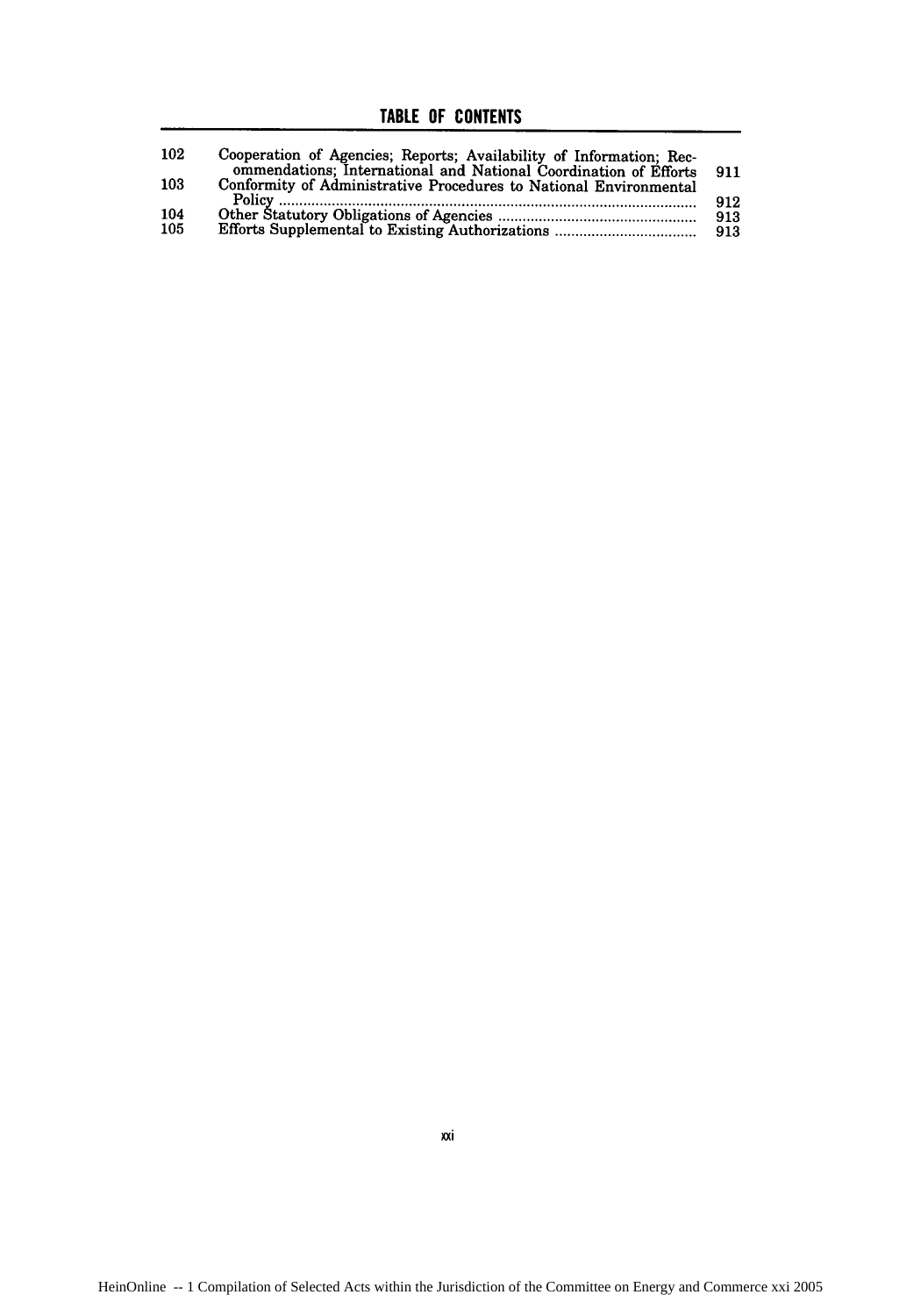HeinOnline -- 1 Compilation of Selected Acts within the Jurisdiction of the Committee on Energy and Commerce xxii 2005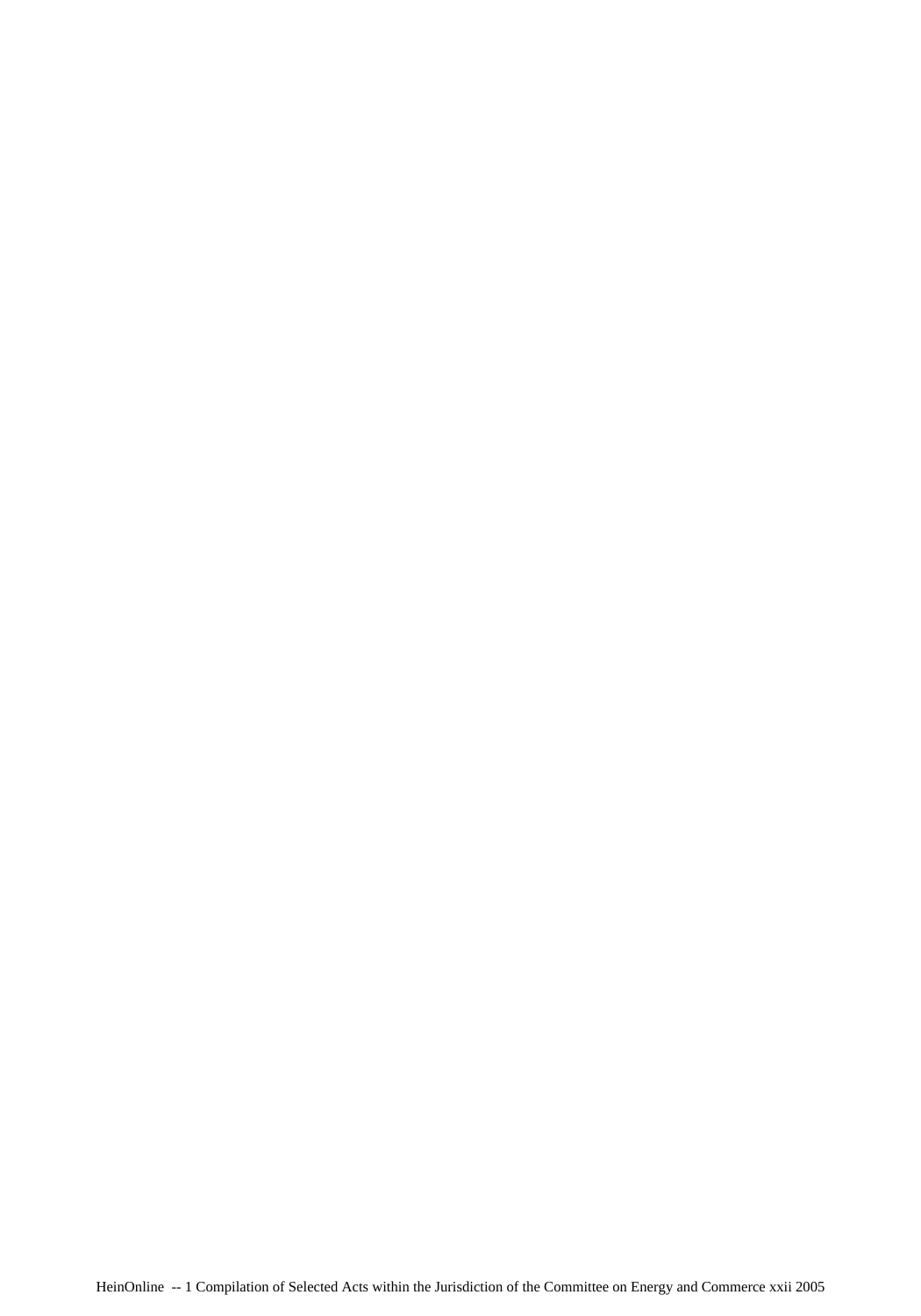## **COMMUNICATIONS ACT** OF 1934

—————

 $=$ 

 $\mathbf{1}$